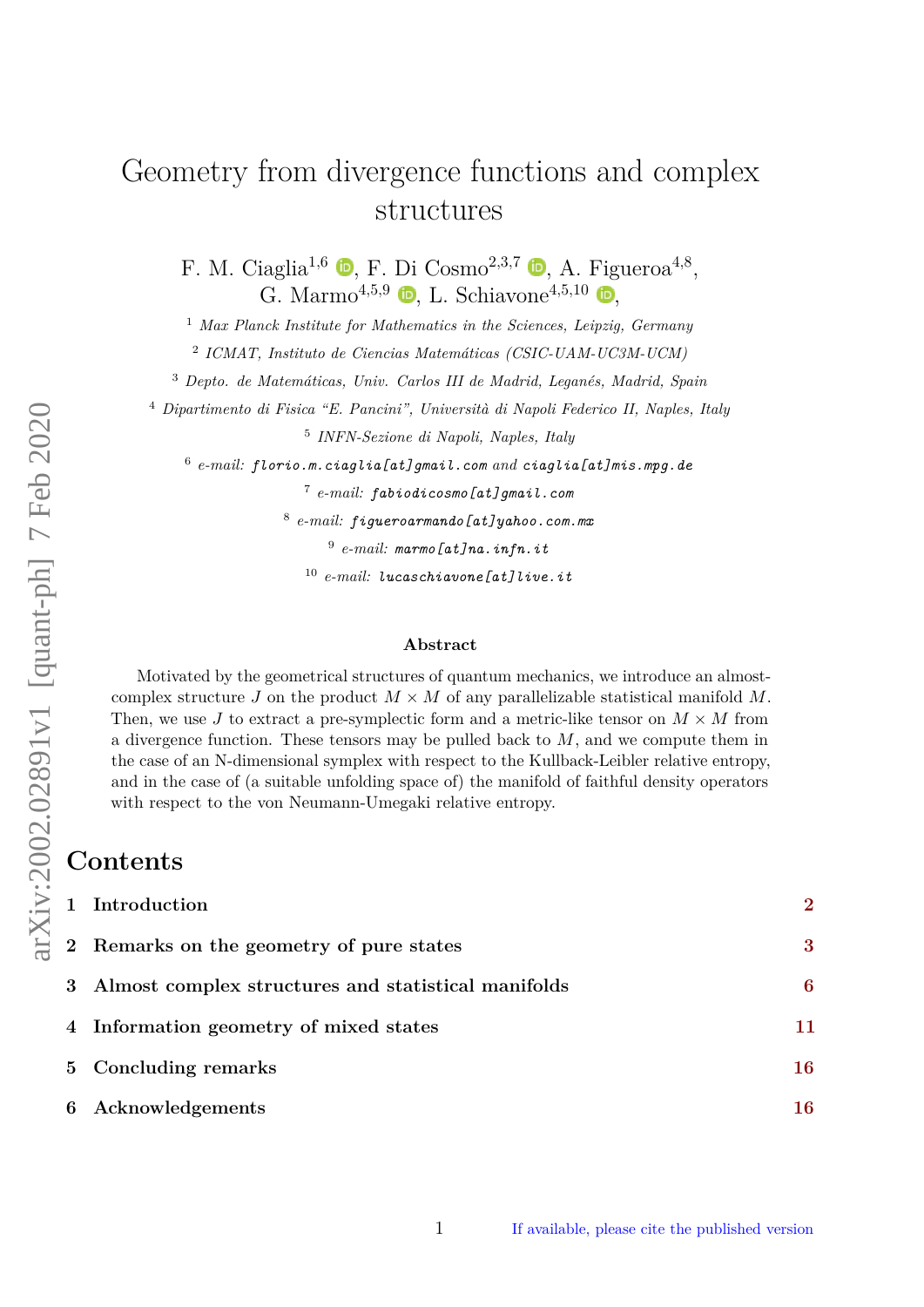# <span id="page-1-2"></span><span id="page-1-0"></span>**1 Introduction**

In information geometry, it is customary to consider Riemannian metric tensors on (suitable submanifolds of) the space of probability distributions on some measure space in order to introduce a notion of distance or distinguishability among different probability distributions. The idea of distance between probability distributions goes back to Fisher and has been elaborated by Rao [\[32\]](#page-17-0), Cencov [\[13\]](#page-16-0), and Amari and Nagaoka [\[1\]](#page-16-1), to name just a few.

Let us briefly recall the classical setting in the simple case of a discrete, finite sample space  $\mathcal{X} = \{1, \ldots N\}$ . In this case, an arbitrary probability distribution on X may be identified with a probability vector  $\mathbf{p} = (p_1, ..., p_N)$ , where  $p_j \in [0, 1]$  for all  $j = 1, ..., N$ , and  $\sum_j p_j = 1$ . The collection of probability distributions is thus in one-to-one correspondence with an  $(N-1)$ dimensional simplex  $\Delta$  sitting in  $\mathbb{R}^N$ . The open interior  $\Delta_+$  of  $\Delta$  made up of all those probability vectors with strictly positive components is a smooth manifold of dimension  $(N-1)$ , and the Fisher-Rao metric tensor on it has the form

<span id="page-1-1"></span>
$$
g_{FR} = \sum_{j} p^{j} d \ln p^{j} \otimes d \ln p^{j} = \sum_{j} \frac{1}{p^{j}} dp^{j} \otimes dp^{j}, \qquad (1)
$$

which is related to (four times) the round metric tensor on (an open submanifold of) the *n*-dimensional sphere,  $g = 4 \sum_{j} dx_{j} \otimes dx_{j}$ , where  $x_{j} = \sqrt{p_{j}}$ .

In the case of a discrete, finite measure space, an important theorem by Cencov states that if we ask the distinguishability between probability distributions not to increase under the action of stochastic maps, then the metric tensor is necessarily a multiple of the so-called Fisher-Rao tensor. This theorem has been generalized also to the case of a non-discrete measure space provided some additional conditions are met [\[6,](#page-16-2) [9\]](#page-16-3).

In the quantum case, the situation is completely different. Indeed, when we pass from probability distributions to quantum states, that is, to density operators on the Hilbert space of the system, already in the finite-dimensional case, it is possible to prove that Cencov's theorem is maximally violated in the sense that there is an infinite number of metric tensors satisfying the quantum analogue of the monotonicity property under classical stochastic maps [\[28,](#page-17-1) [31\]](#page-17-2). This means that, in the quantum case, there is additional freedom in choosing a relevant metric tensor as long as the classical Fisher-Rao metric tensor is recovered when we perform a quantum-to-classical limit. For instance, as we will recall in section [2](#page-2-0) and section [4,](#page-10-0) this is precisely what happens for the Fubini-Study metric tensor on the space of pure quantum states, and with the metric tensor on the space of (faithful) density operators which is associated with the von Neumann-Umegaki relative entropy.

In this contribution, we will review the geometrical aspects of classical and quantum information theory, and we will exploit the parallel between classical and quantum information geometry to argue that the geometry of the quantum case leads to the definition of additional geometric structures in the classical case. Specifically, we will take inspiration from the geometry of the pure quantum states in order to build an almost complex structure on the product  $M \times M$ of any parallelizable statistical manifold *M* by means of which we may extract a pre-symplectic form and a symmetric  $(0, 2)$  tensor field on  $M \times M$  starting from a divergence function (relative entropy). In particular, we will compute the pre-symplectic form on the *N*-simplex which is associated with the Kullback-Leibler relative entropy. Furthermore, we will consider also the case of faithful density operators, and compute the metric tensor on *M* associated with the von Neumann-Umegaki relative entropy.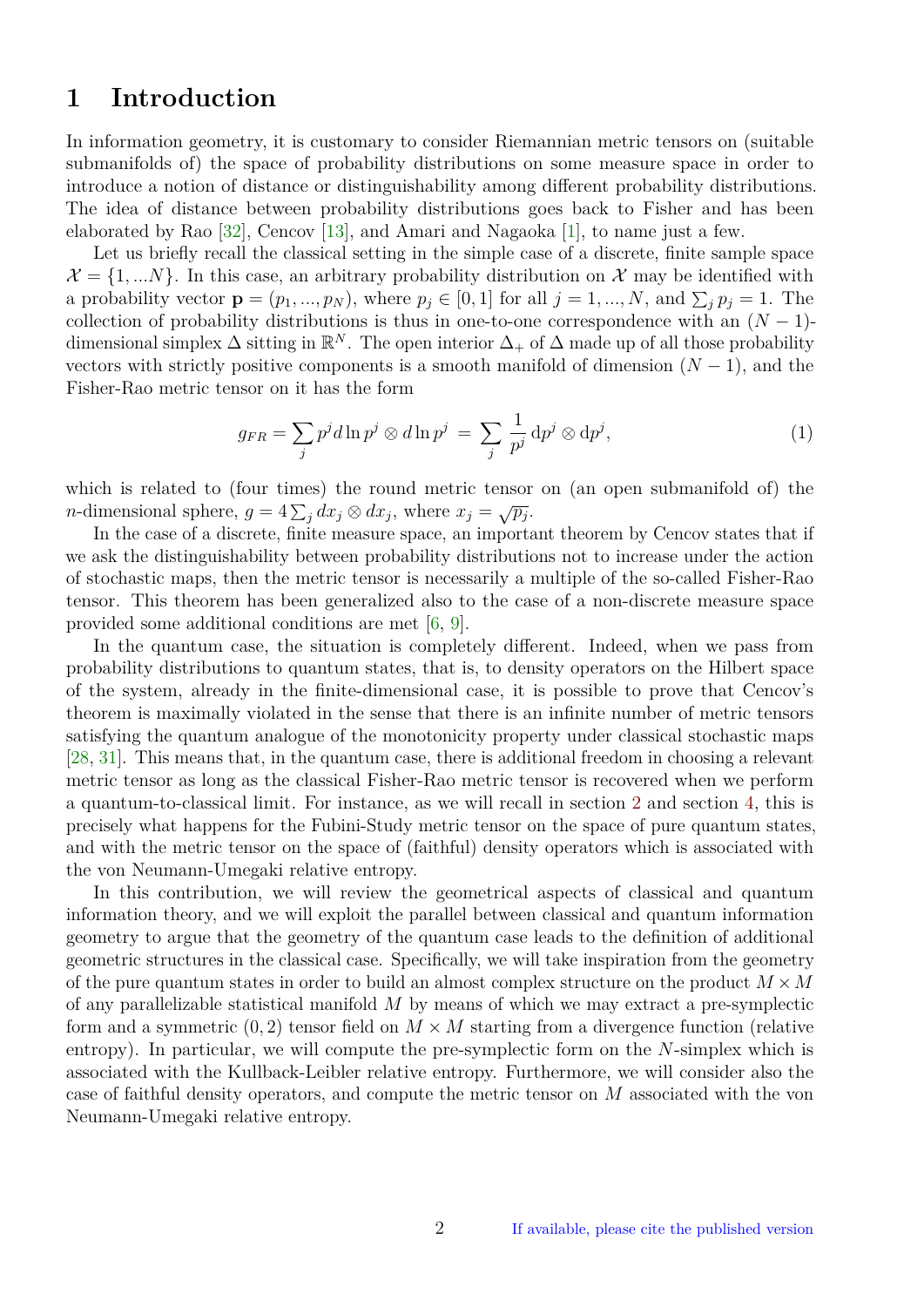# <span id="page-2-2"></span><span id="page-2-0"></span>**2 Remarks on the geometry of pure states**

Here, we will recall some of the basic ingredients of the so-called geometrization of quantum mechanics [\[2,](#page-16-4) [11,](#page-16-5) [23\]](#page-17-3). We will focus on two aspects which will be further explored in the following sections.

On the one hand, we will introduce the idea according to which it is possible to recover the geometrical structures of the classical case, e.g., the Fisher-Rao metric tensor, starting from the quantum ones by means of a suitable immersion of probability distributions into quantum states. In this section, we will develop this idea in the context of pure states, while in section [4,](#page-10-0) we will present an extension of this idea in the context of mixed states.

On the other hand, we will exploit the geometrical structure of the space of pure quantum states in order to highlight the role of the complex structure in the definition of geometrical tensors starting from functions. In section [3,](#page-5-0) we will start from this idea in order to reformulate what is usually done in the context of information geometry by introducing an almost-complex structure on the Cartesian product  $M \times M$  of a statistical manifold M with itself. In this way, we will be able to define metric-like and a pre-symplectic tensor on  $M \times M$  that may be pulled back to *M*.

In standard quantum mechanics [\[18,](#page-17-4) [20\]](#page-17-5), a Hilbert space  $\mathcal{H}$  is associated with a quantum system, and observables are identified with self-adjoint operators on  $H$ . According to Dirac, the linear structure of  $\mathcal{H}$  is crucial to describe the superposition principle of quantum mechanics. Specifically, if  $\psi, \phi \in \mathcal{H}$  are vectors representing two states of the system, the linear structure of H allows to say that  $\psi + \phi \in \mathcal{H}$  represents another admissible state for the system. This way of looking at states as vectors in  $\mathcal{H}$  may be satisfying from the point of view of the superposition principle, but it is not fully compatible with the statistical content of quantum mechanics. Indeed, one of the fundamental prescription in quantum mechanics is that the quantity

$$
\langle A \rangle_{\psi} := \langle \psi | A | \psi \rangle,\tag{2}
$$

where A is a self-adjoint linear operator on H and  $\langle , \rangle$  is the Hilbert product on H, has to be interpreted as the expectation value of the observable *A* on the state *ψ*. Then, relying on the spectral decomposition of *A* given by

$$
A = \int_{\sigma(A)} \lambda \, dE_A(\lambda), \tag{3}
$$

where  $\sigma(A) \subseteq \mathbb{R}$  is the spectrum of *A* and  $E_A$  is the projection-valued measure associated with *A* [\[33\]](#page-17-6), the quantity

<span id="page-2-1"></span>
$$
\mu(\psi, E_A(O)) = \langle \psi | E_A(O) | \psi \rangle,\tag{4}
$$

where *O* is a measurable subset of  $\sigma(A)$ , is interpreted as the probability that a measure of *A* on  $\psi$  gives an outcome which is in *O*. Therefore, in order to make this picture consistent, we must have that

$$
\mu(\psi, E_A(\sigma(A))) = 1,\tag{5}
$$

and thus, since  $E(\sigma(A))$  is the identity operator I on H for every observable A, we must have that

$$
\langle \psi, \psi \rangle = 1,\tag{6}
$$

that is, the vector  $\psi$  must be normalized. Consequently, the probabilistic-statistical interpretation of quantum mechanics forces us to leave the linear space  $H$  and pass to the nonlinear manifold given by normalized vectors in  $H$ , that is, on the unit-sphere in  $H$ . However, this is not the end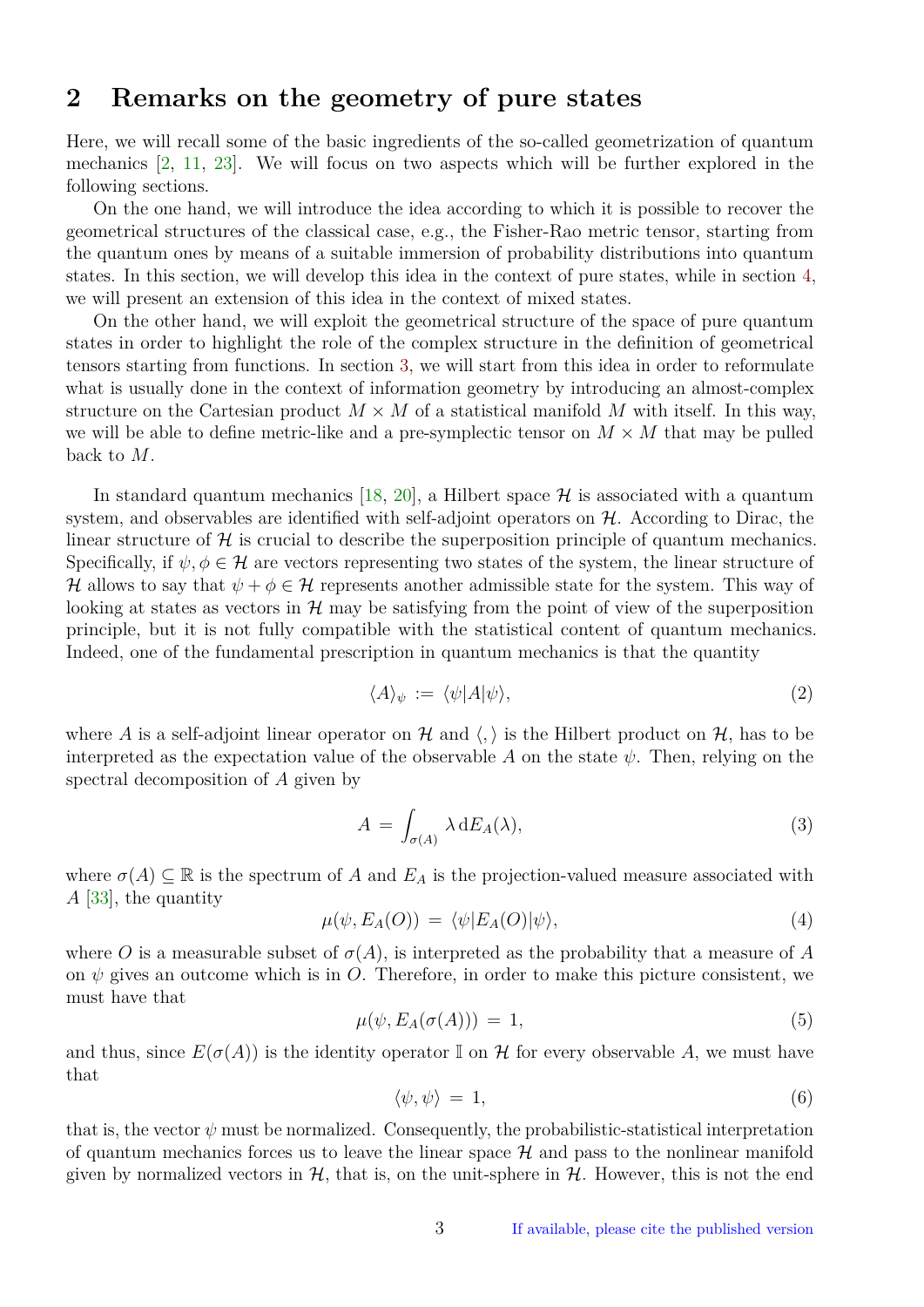<span id="page-3-0"></span>of the story. Indeed, if we look at equation [\(4\)](#page-2-1), we can notice that the measure  $\mu(\psi, E_A(O))$  is equal to the measure  $\mu(\phi, E_A(O))$  if we consider the vector  $\phi := e^{i\theta}\psi$  with  $\theta \in \mathbb{R}$ , and that  $\phi$  is still a normalized vector in  $H$ . This means that we have an additional  $U(1)$  symmetry of which we can dispose of, so that the mathematical object that correctly describes a (pure) quantum state is the equivalence class  $[\psi]$  associated with  $\psi$  with respect to the action of  $C_0 = \mathbb{R}^+ \times U(1)$ on  $\mathcal H$  given by scalar multiplication. Eventually, we obtain that the statistical interpretation of quantum mechanics forces us to describe (pure) quantum states as points in the complex projective space  $\mathbb{P}(\mathcal{H}) = \mathcal{H}_0/\mathbb{C}_0$  associated with  $\mathcal{H}$ .

On this nonlinear manifold, the superposition principle is clearly not applicable in the same way as it is on  $H$ , however, it can be proved [\[26\]](#page-17-7) that there is a formulation of the superposition principle on  $\mathbb{P}(\mathcal{H})$  which requires the specification of a third reference state. From this point of view, the Hilbert space  $\mathcal H$  seems to be a very useful computational tool to express the superposition principle, and this simplicity is gained at the expenses of a redundant description of quantum states.

Once we accept that (pure) states in quantum mechanics are points in  $\mathbb{P}(\mathcal{H})$ , we may start to uncover the geometrical structures that are "naturally" present on this manifold. To avoid technical difficulties, in the sequel we shall always assume  $\dim(\mathcal{H}) = N < \infty$ .

On the one hand, the Hermitian product of  $H$  does not play any role in defining the manifold of pure states, it is only the action of  $\mathbb{C}_0$  on the vector space V underlying H that enters the game. From the mathematical point of view,  $\mathcal{H}$  is a *N*-dimensional, complex vector space, say V, endowed with an Hermitian product denoted by  $\langle \psi, \phi \rangle$  which is, by convention, C-linear with respect to the second entry and anti-linear with respect to the first entry. The group of isometries of  $\langle, \rangle$  is a compact subgroup of the complex, general linear group of V called the unitary group and denoted by  $\mathcal{U}(\mathcal{H})$  in order to emphasize that its definition depends on the Hermitian structure  $\langle , \rangle$  on V (contrarily to the complex, general linear group which is defined for a generic complex vector space  $V$ ).

If  ${e_j}_{j=1,\dots,N}$  is an Hermitian basis for  $\mathcal{H} = (\mathbb{V}, \langle , \rangle)$ , the corresponding coordinates for an element  $\psi$  are written as  $\langle e_j, \psi \rangle = q_j + i p_j$  with  $(q_j, p_j)$  real numbers. Therefore, the Hilbert space  $H$  can be studied as a real, 2*N*-dimensional linear manifold with a global coordinate chart given as above. The smooth action of  $\mathbb{C}_0$  on  $\mathbb{V}$  is given by  $\psi \mapsto \alpha \psi$  with  $\alpha \in \mathbb{C}_0$ , and the infinitesimal generators of the action are the linear vector fields

$$
\Delta = q^{j} \frac{\partial}{\partial q^{j}} + p^{j} \frac{\partial}{\partial p^{j}}
$$
  
\n
$$
\Gamma = p^{j} \frac{\partial}{\partial q^{j}} - q^{j} \frac{\partial}{\partial p^{j}}.
$$
\n(7)

The vector field  $\Gamma$  implements the phase rotations, while  $\Delta$  implements the dilations and describes the linear structure of the underlying vector space V [\[12\]](#page-16-6). The vector fields  $\Delta$  and  $\Gamma$ determine an involutive distribution  $\mathcal{D}$  (they commute because  $\mathbb{C}_0$  is Abelian), and they are complete because they are linear vector fields. However, we need to discard the null vector of V (the unique fixed point of  $\Delta$  and Γ) in order for the quotient with respect to the action of  $\mathbb{C}_0$  to be a smooth manifold. In the following  $\mathbb{V}_0$  will denote the space obtained from the vector space V after removing the null vector. The resulting space  $\mathbb{V}_0/\mathbb{C}_0$  is the so-called complex projective space for the complex vector space  $V$ , and we denote it by  $\mathbb{CP}(V)$  in order to emphasize the fact that the manifold structure of the complex projective space depends on the complex vector space structure of  $V$  and does not depend on the Hermitian product turning  $V$  into the Hilbert space H. The canonical projection map from  $\mathbb V$  to  $\mathbb C\mathbb P(\mathbb V)$  will be denoted by  $\pi$ .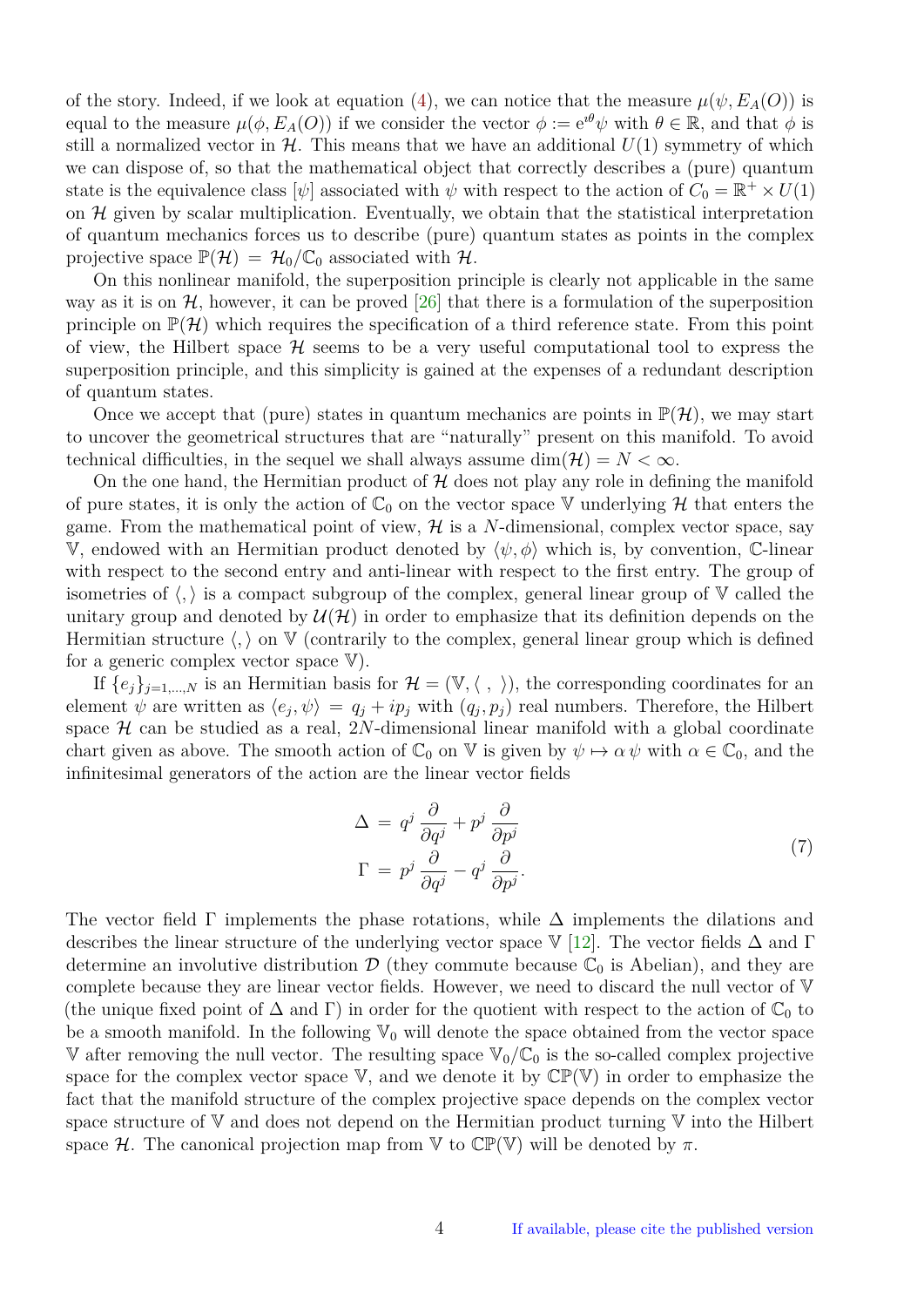<span id="page-4-3"></span>On the other hand, the Hermitian product  $\langle , \rangle$  determines a Hermitian tensor *H* that reads

$$
H = \sum_{j=1}^{N} (dq_j \otimes dq_j + dp_j \otimes dp_j) + i (dq_j \otimes dp_j - dp_j \otimes dq_j) = g + i\omega,
$$
 (8)

where g is a Riemannian metric, and  $\omega$  a symplectic structure. The  $(1, 1)$  tensor field

<span id="page-4-1"></span>
$$
J = \mathrm{d}q^k \otimes \frac{\partial}{\partial p^k} - \mathrm{d}p^k \otimes \frac{\partial}{\partial q^k} \tag{9}
$$

is such that  $J^2 = -Id$ , and it determines a complex structure compatible with g and  $\omega$  in the sense that

<span id="page-4-0"></span>
$$
g(Ju, v) = \omega(u, v),
$$
  
\n
$$
g(Ju, Jv) = g(u, v),
$$
  
\n
$$
\omega(Ju, Jv) = \omega(u, v)
$$
\n(10)

for every couple  $(v, u)$  of vector fields. The triple  $(J, g, \omega)$  determines a Kähler structure on V. Upon considering the contravariant tensor fields  $\Lambda = \omega^{-1}$ ,  $G = g^{-1}$ , it is possible to show [\[27\]](#page-17-8) that  $\Lambda = R\Lambda$ ,  $G = R G$  with  $R = g(\Delta, \Delta)$ , are tensor fields "projectable" with respect to the projection map  $\pi$ . This means that there are two tensor fields  $\Lambda_{\pi}$ , and  $G_{\pi}$  on  $\mathbb{CP}(\mathbb{V})$  such that  $Λ$  is *π*-related with  $Λ_π$ , G is *π*-related with  $G_π$ , and *J* is *π*-related with  $J_π$  [\[27\]](#page-17-8). Furthermore,  $\Lambda_{\pi}$  and  $G_{\pi}$  are invertible their inverses are a simplectic form  $\omega_{\pi}$  and a Riemannian metric tensor  $g_{\pi}$  on  $\mathbb{CP}(\mathbb{V})$  (the so-called Fubini-Study metric on the complex projective space), respectively, and there is a complex structure  $J_{\pi}$  on  $\mathbb{CP}(\mathbb{V})$  that is compatible with  $\omega_{\pi}$  and  $g_{\pi}$  (see equation [\(10\)](#page-4-0)). Essentially, the triple  $(J_{\pi}, g_{\pi}, \omega_{\pi})$  determines a Kähler structure on  $\mathbb{CP}(\mathbb{V})$  which clearly depends on the Hermitian product  $\langle , \rangle$ .

Note that all the linear vector fields generating the smooth, left action of  $\mathcal{U}(\mathcal{H})$  on V  $(\psi \mapsto U\psi)$  commute with  $\Delta$  and  $\Gamma$ , and thus are "projectable" on  $\mathbb{CP}(\mathbb{V})$  and determine a smooth left action of  $\mathcal{U}(\mathcal{H})$  on  $\mathbb{CP}(\mathbb{V})$ . It can be proved [\[19\]](#page-17-9) that the Fubini-Study metric  $g_{\pi}$  is the unique Riemannian metric on  $\mathbb{CP}(\mathbb{V})$  which is invariant with respect to the action of  $\mathcal{U}(\mathcal{H})$ up to a constant factor.

The space of pure quantum states is then the complex projective space  $\mathbb{CP}(\mathbb{V})$  endowed with the Kähler structure given above, and will be denoted as  $\mathbb{P}(\mathcal{H})$  to emphasize the fact that the Kähler structure depends on the Hilbert space H.

On the punctured Hilbert space  $\mathcal{H}_0 = \mathcal{H} - \{0\}$ , we may define the following Hermitian tensor

<span id="page-4-2"></span>
$$
h = \frac{\langle \mathrm{d}\psi | \mathrm{d}\psi \rangle}{\langle \psi | \psi \rangle} - \frac{\langle \mathrm{d}\psi | \psi \rangle \langle \psi | \mathrm{d}\psi \rangle}{\langle \psi | \psi \rangle^2} \,. \tag{11}
$$

The relevance of this tensor stems from the fact that, quite interestingly, its real part is the pullback to  $\mathcal{H}_0$  of the Fubini-Study metric  $g_\pi$  on  $\mathbb{P}(\mathcal{H})$ , while its immaginary part is the pullback to  $\mathcal{H}_0$  of the symplectic form  $\omega_\pi$  defining the canonical Kähler structure on  $\mathbb{P}(\mathcal{H})$ [\[19\]](#page-17-9). Consequently, we may look at *h* as an unfolding tensor for  $g_{\pi}$  and  $\omega_{\pi}$ , and this way of looking at *h* is particularly relevant when we want to address the issue of recovering the classical case from the quantum one [\[21\]](#page-17-10). Specifically, given an arbitrary probability vector  $\mathbf{p} = (p_1, ..., p_N)$ , we consider a sort of complex-valued square root of **p** given by the complex  $\mathbf{p} = (p_1, ..., p_N)$ , we consider a sort of complex-valued square root of  $\mathbf{p}$  given by the complex vector  $(e^{i\theta_1}\sqrt{p_1}, ..., e^{i\theta_N}\sqrt{p_N})$ , that is, we replace the probability vector with a "probability" amplitude" vector

$$
\psi_p = \sum_{j=1}^N z_j \, |e_j\rangle = \sum_{j=1}^N e^{i\theta_j} \sqrt{p_j} \, |e_j\rangle,\tag{12}
$$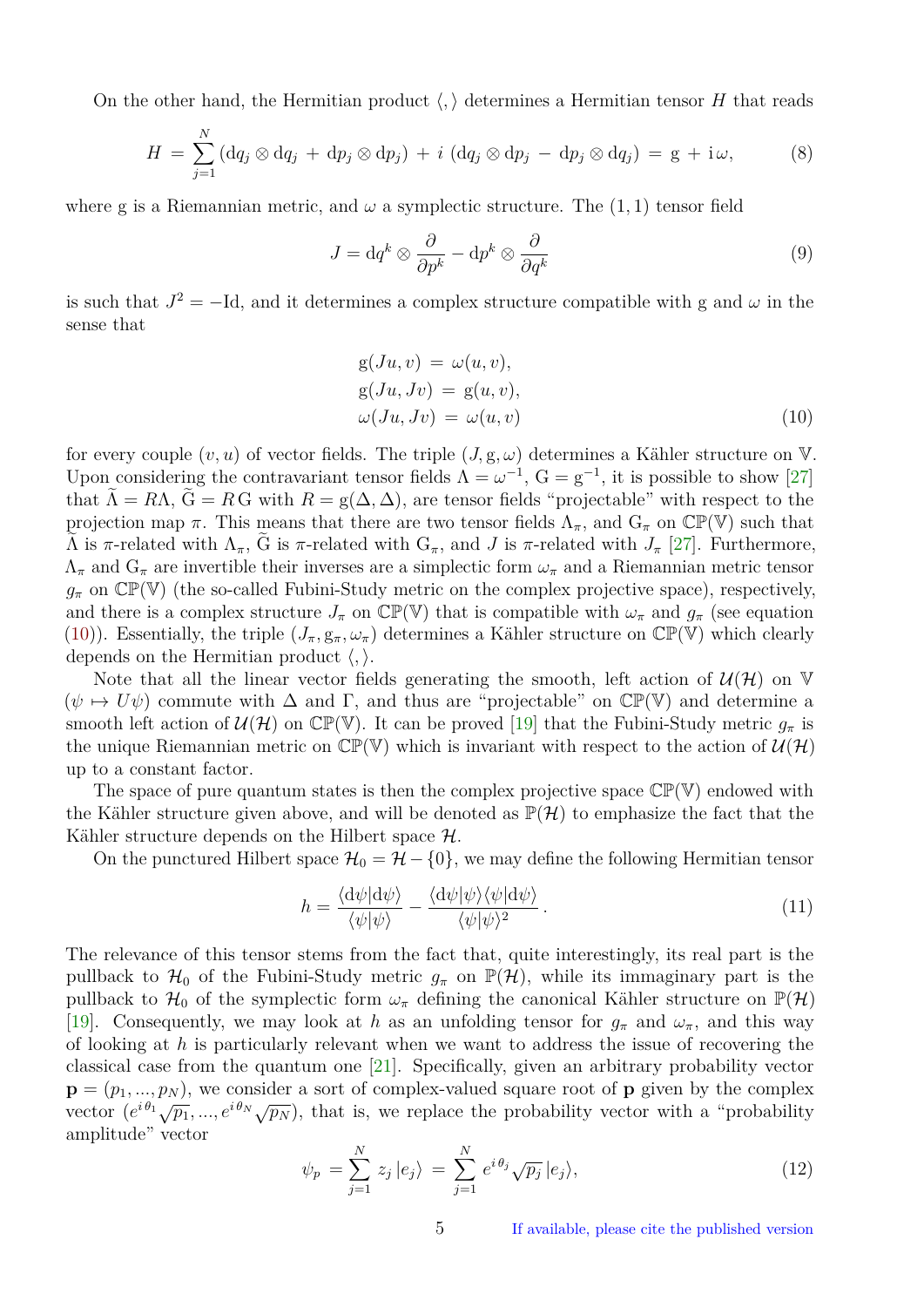<span id="page-5-3"></span>From the mathematical point of view, we may interpret this procedure as a nonlinear change of coordinates in  $\mathcal{H}_0$  so that a direct computation reveals that, in this new coordinates system, the expression of *h* is

$$
h = \frac{1}{4} (\langle d\ln p \otimes d\ln p \rangle_p - \langle d\ln p \rangle_p \otimes \langle d\ln p \rangle_p) + \langle d\theta \otimes d\theta \rangle_p - \langle d\theta \rangle_p \otimes \langle d\theta \rangle_p +
$$
  
+ 
$$
\frac{i}{2} (\langle d\ln p \wedge d\theta \rangle_p - \langle d\ln p \rangle_p \wedge \langle d\theta \rangle_p), \qquad (13)
$$

where  $\langle \cdot \rangle_p$  denotes the expectation value with respect to the probability distribution **p**. From this, it follows that the real part of *h* is nothing but the Fisher-Rao metric tensor whenever  $d\theta = 0$ . According to the results in [\[21\]](#page-17-10), this procedure may also be extended to the case where  $H$  is an infinite-dimensional Hilbert space of square-integrable functions on some measure space.

Another relevant aspect of the geometry of pure quantum states is related with the possibility of describing the real and immaginary part of the Hermitian tensor *h* by means of a potential function and the complex structure *J* on  $\mathcal{H}_0$  given in equation [\(9\)](#page-4-1). Specifically, given any function *F* on  $\mathcal{H}_0$ , we define the  $(0, 2)$  tensor

$$
\omega_F := \mathrm{d} \,\mathrm{d}_J F = \mathrm{d} \left( J \circ \mathrm{d} F \right). \tag{14}
$$

This covariant tensor is clearly closed, and is easily seen to be antisymmetric because it is the exterior differential of a 1-form. Then, we may define a  $(0, 2)$  tensor field  $g_F$  by setting

$$
g_F(X,Y) = \omega_F(X,J(Y)). \tag{15}
$$

If the function *F* is such that

<span id="page-5-2"></span>
$$
\omega_F(X, J(Y)) = -\omega_F(J(X), Y), \qquad (16)
$$

then  $g_F$  is a symmetric tensor, and the triple  $(J, \omega_F, g_F)$  defines a sort of<sup>[1](#page-5-1)</sup> Kähler structure on  $\mathcal{H}_0$ . For instance, we may consider the function

$$
F = \ln(\langle \psi | \psi \rangle),\tag{17}
$$

and a direct computation shows that  $\omega_F$  coincides with the imaginary part of h, while  $g_F$ coincides with the real part of *h* given in equation [\(11\)](#page-4-2).

Note that F is not the pullback of a function on the complex projective space  $\mathbb{P}(\mathcal{H})$  because  $\ln(\langle\psi|\psi\rangle)$  changes by an additional constant under dilation. Furthermore, it should be clear that the procedure just outlined will work on any manifold *M* admitting a (1*,* 1) tensor *J* such that

$$
J^2 = -\mathrm{Id} \,. \tag{18}
$$

We will exploit this instance in the following section.

#### <span id="page-5-0"></span>**3 Almost complex structures and statistical manifolds**

In the last part of the previous section, we saw how the complex structure *J* allows to build a closed two-form and a symmetric  $(0, 2)$  tensor field on  $\mathcal{H}_0$  starting from a single real-valued, smooth function on the manifold.

<span id="page-5-1"></span> $1<sup>1</sup>$ As, in general, the two tensor fields may be degenerate, we need to "enlarge" the definition of triple defining the Kähler structure.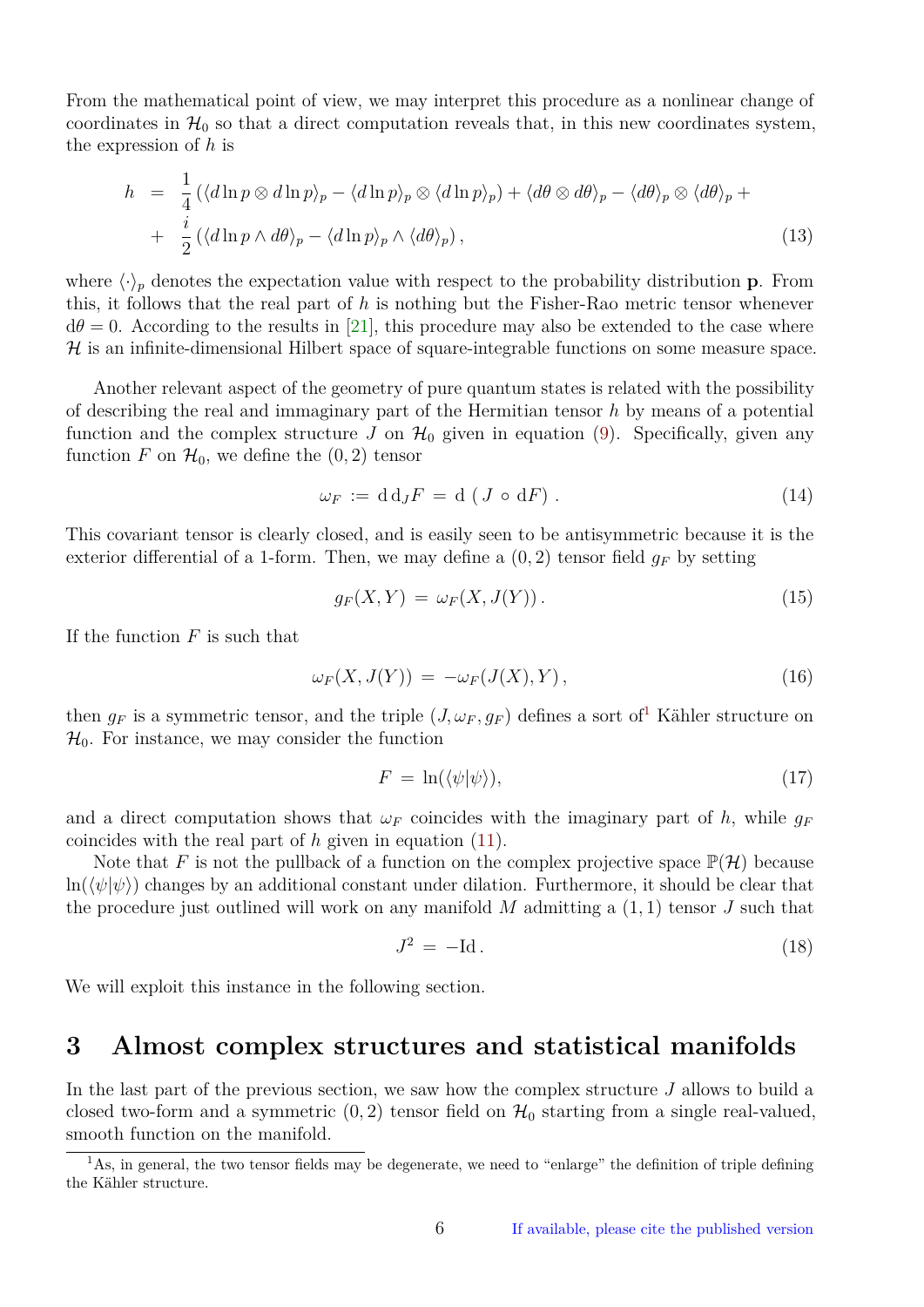<span id="page-6-0"></span>Here, we will adapt this idea to the case of statistical manifolds in the context of information geometry. A (naked) statistical manifold *M* is just a smooth manifold the points of which parametrize, in a one-to-one way, a subset of probability distributions on some given outcome space  $\mathcal{X}$ . A typical example is given by the statistical manifold of Gaussian probability distributions on R, where a point in *M* is given by  $(\mu, \sigma)$  where  $\mu$  is the mean and  $\sigma$  the variance of the Gaussian.

It is customary to fix a reference measure  $\mu$  on  $\mathcal X$  in such a way that the points in M parametrize a family of probability distributions by means of the map

$$
m \mapsto p(x,m) \, d\mu,\tag{19}
$$

where  $p(x, m)$  is a function on X depending parametrically on  $m \in M$ . Then, this immersion of *M* into the space of probability distributions on  $\mathcal X$  allows to define a geometrical structure on *M*, namely, the Fisher-Rao metric tensor  $q_{FR}$  given by

$$
(g_{FR})_{jk}(\xi(m)) := \int_{\mathcal{X}} p(x,\xi(m)) \frac{\partial \ln(p(x,\xi(m)))}{\partial \xi^j} \frac{\partial \ln(p(x,\xi(m)))}{\partial \xi^k} d\mu(x), \qquad (20)
$$

where  $\{\xi^j\}_{j=1,\dots,dim(M)}$  is a coordinate chart for *M*. It can be proved that this expression transform as a  $(0, 2)$  tensor under coordinate change  $[6]$ .

Quite remarkably, the Fisher-Rao metric tensor on *M* may also be "extracted" from a suitable two-point function *D* (i.e., a function on  $M \times M$ ), called a divergence function, or a contrast function, which, in some cases, may be interpreted as a relative entropy. Specifically, a divergence function *D* is a real-valued, smooth function on  $M \times M$  such that (see section 3.2 in  $[1]$ 

 $D(m_1, m_2) \geq 0 \ \forall (m_1, m_2) \in M \times M,$ (21)

and such that the equality in the previous equation holds iff  $m_1 = m_2$ .

Starting from a divergence function *D*, it is possible to extract a metric tensor *g* on *M* by setting  $g = g_{jk} dq^j \otimes dq^k$  with

$$
g_{jk} = \left. \left( \frac{\partial^2 D}{\partial x^j \, \partial x^k} \right) \right|_{diag} = \left. \left( \frac{\partial^2 D}{\partial y^j \, \partial y^k} \right) \right|_{diag} = - \left. \left( \frac{\partial^2 D}{\partial x^j \, \partial y^k} \right) \right|_{diag}, \tag{22}
$$

where  $(q^{j})$  is a coordinate chart on *M*,  $(x^{j}, y^{j})$  is a coordinate chart on  $M \times M$  which is adapted to the product structure of the manifold, and | *diag* denotes the restriction to the diagonal of  $M \times M$ . Note that these second derivatives patch together to form a  $(0, 2)$  tensor on *M* because *D* satisfies the properties characterizing a divergence function.

A paradigmatic example of divergence function which is interpreted as a relative entropy is given by the Kullback-Leibler relative entropy

$$
S_{KL}(p,q) = \sum_{j=1}^{N} p^j \ln\left(\frac{p^j}{q^j}\right). \tag{23}
$$

If we consider the statistical manifold  $\Delta_{+}$ , that is, the open interior of an *N*-dimensional simplex, then a direct computation shows that the metric  $g_{KL}$  we may extract from  $S_{KL}$  is precisely the Fisher-Rao metric tensor given in equation [\(1\)](#page-1-1).

A coordinate-free formulation of this procedure is given in [\[14,](#page-16-7) [25\]](#page-17-11), and a general formalism based on the Lie groupoid structure of  $M \times M$  is presented in [\[22\]](#page-17-12). Here, on the other hand, we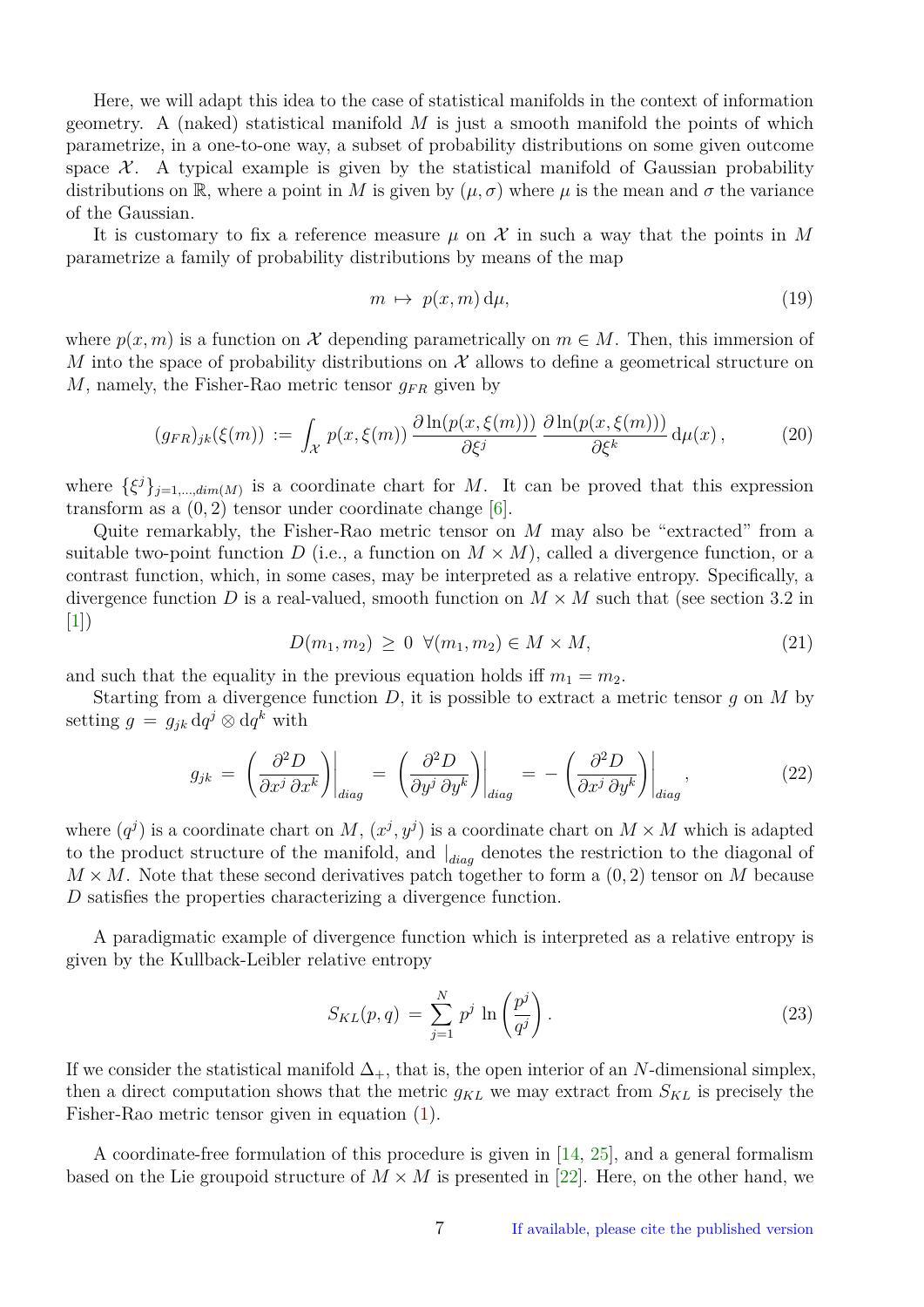<span id="page-7-2"></span>would like to give an alternative (but equivalent), coordinate-free formulation of the extraction procedure which is inspired by Kähler geometry and thus will lead us to define also a presymplectic form on  $M \times M$  starting from a divergence function. Specifically, we assume that M is a parallelizable manifold, so that we have a global basis  $\{X_i\}$  of vector fields and its dually related global basis  $\{\theta^j\}$  of differential 1-forms. Note that for these bases to be dually related we must have that  $\theta^j(X_k) = \delta^j_k$  $\mathcal{F}_k^j$ . Then, by denoting with  $pr_1$  and  $pr_2$  the left and right projections from  $M \times M$  to  $\hat{M}$  respectively, we immediately obtain a global basis  $\{\mathbb{X}_j, \mathbb{Y}_k\}$  of vector fields on  $M \times M$  by setting

$$
\mathbb{X}_j(pr_1^*(f)) = pr_1^*(X_j f) \quad \forall f \in \mathcal{F}(M)
$$
  

$$
\mathbb{Y}_j(pr_2^*(f)) = pr_2^*(X_j f) \quad \forall f \in \mathcal{F}(M).
$$
 (24)

A global basis  $\{\alpha^j, \beta^k\}$  of 1-forms is obtained as the dually-related basis of  $\{\mathbb{X}_j, \mathbb{Y}_k\}$ . If  $i_d: M \longrightarrow M \times M$  is the diagonal immersion given by  $m \mapsto i_d(m) = (m, m)$ , it follows from proposition 2 in [\[14\]](#page-16-7) that  $X_j$  is  $i_d$ -related with  $\mathbb{X}_j + \mathbb{Y}_j$ , and thus we have

<span id="page-7-0"></span>
$$
i_d^* \alpha^j = i_d^* \beta^j = \theta^j. \tag{25}
$$

If  $(q<sup>r</sup>)$  is a coordinate chart on *M* for which

$$
X_j = X_j^r \frac{\partial}{\partial q^r}, \quad \theta^j = \theta_r^j \, dq^r,\tag{26}
$$

and  $\{x^r, y^r\}$  is a coordinate chart on  $M \times M$  adapted to its product structure, we have

$$
\mathbb{X}_{j} = X_{j}^{r} \frac{\partial}{\partial x^{r}}, \qquad \alpha^{j} = \theta_{r}^{j} dx^{r}
$$
\n
$$
\mathbb{Y}_{j} = X_{j}^{r} \frac{\partial}{\partial y^{r}}, \qquad \beta^{j} = \theta_{r}^{j} dy^{r}, \qquad (27)
$$

where, because duality, we must have  $X_j^r \theta_r^k = \delta_j^k$ . Starting from these bases, it is possible to introduce an almost complex structure on  $M \times M$ , that is, a (1,1) tensor field *J* such that  $J^2 = -Id$ . Specifically, we set

$$
J = \alpha^j \otimes \mathbb{Y}_j - \beta^j \otimes \mathbb{X}_j,\tag{28}
$$

and a direct computation shows that  $J^2 = -Id$ .

Note that we do not require any integrability property for *J*, and this means that *J* is not in general a proper complex structure on  $M \times M$  like the tensor field  $J_{\pi}$  on the complex projective space in section [2,](#page-2-0) and in the literature it is called quasi-complex structure. However, the procedure outlined at the end of section [2](#page-2-0) relies only on the fact that  $J^2 = -Id$  and on the compatibility between *J* and *F* expressed by equation [\(16\)](#page-5-2), and not on the integrability properties of *J*. Therefore, if *F* is any function on  $M \times M$ , we may still define a closed, antisymmetric 2-form  $\omega_F^J$  on  $M \times M$  setting

<span id="page-7-1"></span>
$$
\omega_F^J := \mathrm{d} \,\mathrm{d}_J F = \mathrm{d} \left( J \circ \mathrm{d} F \right) =
$$
\n
$$
= \mathrm{d} \left( \mathbb{Y}_j(F) \, \alpha^j - \mathbb{X}_j(F) \, \beta^j \right) =
$$
\n
$$
= \left( L_{\mathbb{X}_j} L_{\mathbb{Y}_k}(F) - \frac{1}{2} \mathbb{Y}_l(F) \, \alpha^l([\mathbb{X}_j, \mathbb{X}_k]) \right) \, \alpha^j \wedge \alpha^k +
$$
\n
$$
+ \left( L_{\mathbb{X}_k} L_{\mathbb{Y}_j}(F) + \frac{1}{2} \mathbb{X}_l(F) \, \beta^l([\mathbb{Y}_j, \mathbb{Y}_k]) \right) \, \beta^j \wedge \beta^k +
$$
\n
$$
+ \left( L_{\mathbb{Y}_k} L_{\mathbb{Y}_j}(F) + L_{\mathbb{X}_j} L_{\mathbb{X}_k}(F) \right) \, \beta^k \wedge \alpha^j
$$
\n(29)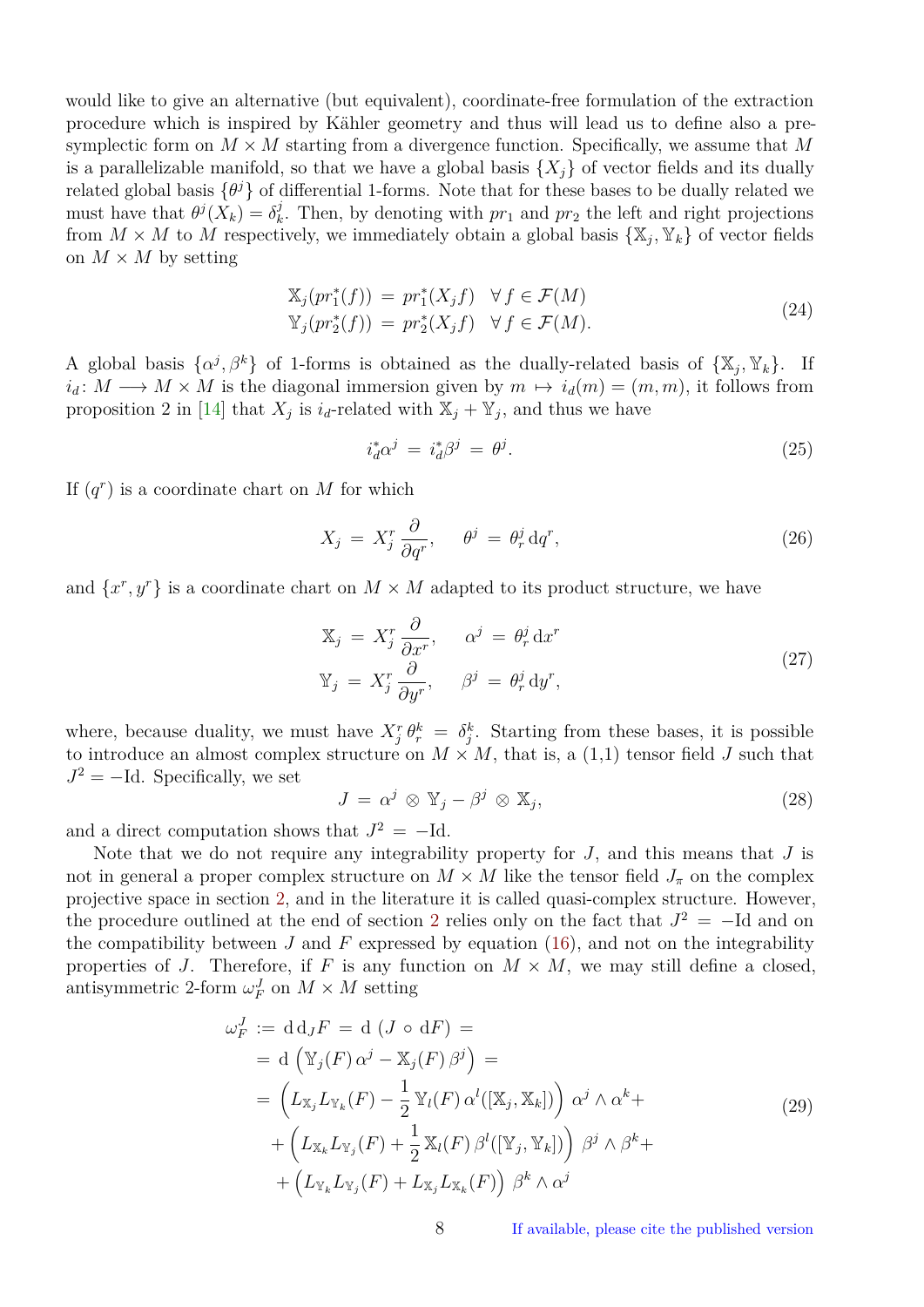<span id="page-8-1"></span>and a  $(0,2)$  tensor field  $g_F^J$  on  $M \times M$  by setting

$$
g_F^J(Z, W) := \omega_F^J(J(Z), W) \tag{30}
$$

<span id="page-8-0"></span>for all vector fields  $Z, W$  on  $M \times M$ . An explicit computation leads to the following expression

$$
g_F^J = \left( L_{\mathbb{Y}_j} L_{\mathbb{Y}_k}(F) + L_{\mathbb{X}_k} L_{\mathbb{X}_j}(F) \right) \left( \alpha^j \otimes \alpha^k + \beta^k \otimes \beta^j \right) + + \left( \mathbb{X}_l(F) \beta^l([\mathbb{Y}_j, \mathbb{Y}_k]) - L_{\mathbb{X}_k} L_{\mathbb{Y}_j}(F) + L_{\mathbb{X}_j} L_{\mathbb{Y}_k}(F) \right) \alpha^j \otimes \beta^k + + \left( \mathbb{Y}_l(F) \alpha^l([\mathbb{X}_j, \mathbb{X}_k]) - L_{\mathbb{X}_j} L_{\mathbb{Y}_k}(F) + L_{\mathbb{X}_k} L_{\mathbb{Y}_j}(F) \right) \beta^j \otimes \alpha^k
$$
 (31)

This tensor will be symmetric whenever *J* and *F* satisfy the compatibility condition given in equation [\(16\)](#page-5-2).

The possibility of obtaining a pre-symplectic form on  $M \times M$  has also been discussed in [\[7,](#page-16-8) [30,](#page-17-13) [36\]](#page-18-0). The main difference between these works and our is that our considerations are completely coordinate-independent and are valid for all parallelizable statistical manifolds. Moreover, we want to stress the importance of the almost complex structure *J*, whose definition is coordinate independent, and its relation with the Kähler geometry of quantum mechanics as the basic building blocks of our procedure. This is in line with the idea that the quantum setting, being "more fundamental", should cast its light on the classical setting inspiring the construction of new geometrical structures on the latter, and not vice-versa.

At this point, we may consider the diagonal immersion  $i_d$  and take the pullback of  $\omega_F^J$  and  $g_F^J$  to *M* to obtain

$$
i_d^*\omega_F^J = \left( L_{\mathbb{X}_j} L_{\mathbb{Y}_k}(F) - L_{\mathbb{X}_k} L_{\mathbb{Y}_j}(F) \right) \Big|_{diag} \theta^j \wedge \theta^k +
$$
  
+ 
$$
\left( L_{\mathbb{Y}_k} L_{\mathbb{Y}_j}(F) + L_{\mathbb{X}_j} L_{\mathbb{X}_k}(F) \right) \Big|_{diag} \theta^j \wedge \theta^k -
$$
  
- 
$$
\frac{1}{2} \left( \mathbb{Y}_l(F) \alpha^l([\mathbb{X}_j, \mathbb{X}_k]) + \mathbb{X}_l(F) \beta^l([\mathbb{Y}_j, \mathbb{Y}_k]) \right) \Big|_{diag} \theta^j \wedge \theta^k
$$
 (32)

and

$$
i_d^* g_F^J = \left( L_{\mathbb{Y}_j} L_{\mathbb{Y}_k}(F) + L_{\mathbb{X}_k} L_{\mathbb{X}_j}(F) \right) \Big|_{diag} \theta^j \otimes_s \theta^k + + \frac{1}{2} \left( \mathbb{Y}_l(F) \alpha^l([\mathbb{X}_j, \mathbb{X}_k]) + \mathbb{X}_l(F) \beta^l([\mathbb{Y}_j, \mathbb{Y}_k]) \right) \Big|_{diag} \theta^j \wedge \theta^k,
$$
\n(33)

where we used equation [\(25\)](#page-7-0), and we set  $\theta^j \otimes_s \theta^k = \theta^j \otimes \theta^k + \theta^k \otimes \theta^j$ .

According to the results in section 2 of [\[14\]](#page-16-7), *F* is a divergence function if we have

$$
\left(L_{\mathbb{X}_j}F\right)\Big|_{diag} = \left(L_{\mathbb{Y}_j}F\right)\Big|_{diag} = 0 \quad \forall j = 1, ..., \dim(M). \tag{34}
$$

Then, *F* is such that

$$
\left(L_{\mathbb{X}_{j}}L_{\mathbb{X}_{k}}F\right)\Big|_{diag} = \left(L_{\mathbb{X}_{k}}L_{\mathbb{X}_{j}}F\right)\Big|_{diag} = \left(L_{\mathbb{Y}_{k}}L_{\mathbb{Y}_{j}}F\right)\Big|_{diag} = \left(L_{\mathbb{Y}_{j}}L_{\mathbb{Y}_{k}}F\right)\Big|_{diag} = -\left(L_{\mathbb{Y}_{j}}L_{\mathbb{X}_{k}}F\right)\Big|_{diag} = -\left(L_{\mathbb{X}_{j}}L_{\mathbb{Y}_{j}}F\right)\Big|_{diag} = -\left(L_{\mathbb{X}_{j}}L_{\mathbb{Y}_{k}}F\right)\Big|_{diag} = -\left(L_{\mathbb{X}_{j}}L_{\mathbb{Y}_{k}}F\right)\Big|_{diag}, \tag{35}
$$

and we obtain

$$
i_d^* \omega_F^J = 0,\t\t(36)
$$

9 If available, please cite the published version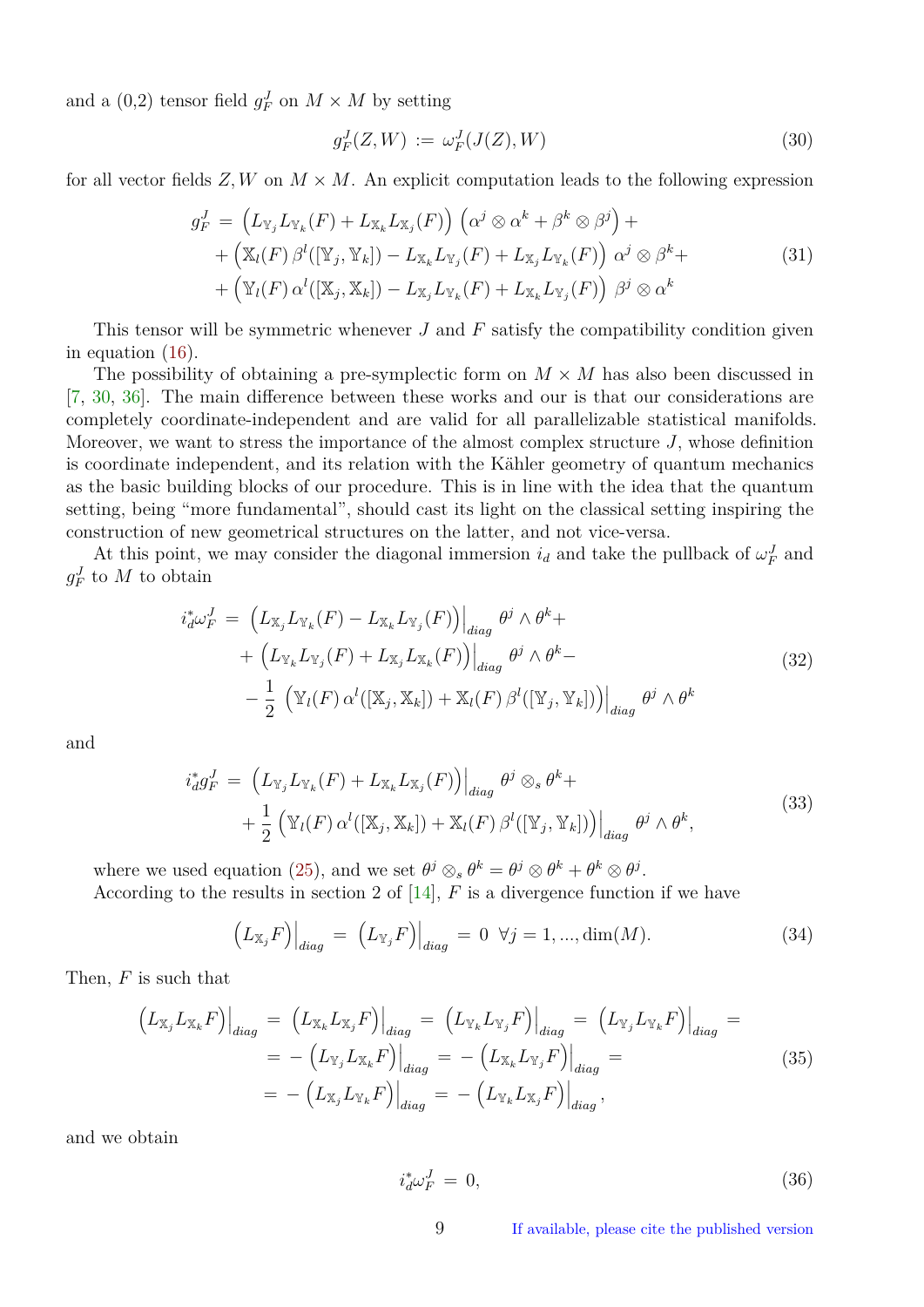<span id="page-9-1"></span><span id="page-9-0"></span>and

$$
i_d^* g_F^J = 2 \left( L_{\mathbb{X}_j} L_{\mathbb{X}_k}(F) \right) \Big|_{diag} \theta^j \otimes_s \theta^k =
$$
  
= 2 \left( L\_{\mathbb{Y}\_j} L\_{\mathbb{Y}\_k}(F) \right) \Big|\_{diag} \theta^j \otimes\_s \theta^k =  
= -2 \left( L\_{\mathbb{X}\_j} L\_{\mathbb{Y}\_k}(F) \right) \Big|\_{diag} \theta^j \otimes\_s \theta^k, \tag{37}

where we used proposition 5 in  $[14]$ . By comparing equation [\(37\)](#page-9-0) with the results of proposition 5 in [\[14\]](#page-16-7), we obtain that the metric-like tensor on *M* extracted from the function *F* by means of the almost complex structure *J* as explained in this section coincides with the metric-like tensor on *M* extracted from the function *F* by means of the procedure outlined in [\[14\]](#page-16-7). At this point, if  $\mathfrak J$  is the almost complex structure associated with another choice of global bases on  $M \times M$ , a direct computation shows that we have

$$
i_d^* \omega_F^{\mathfrak{J}} = i_d^* \omega_F^J = 0
$$
  
\n
$$
i_d^* g_F^{\mathfrak{J}} = i_d^* g_F^J.
$$
\n(38)

where the last equality follows upon a direct comparison with the results in [\[14\]](#page-16-7). Note that, in order for the previous equations to be true, we must impose that *F* is a divergence function.

We will now apply our considerations to the case of an N-simplex where the function *F* is taken to be the Kullback-Leibler relative entropy

$$
S_{KL}(\mathbf{p}, \mathbf{q}) = \sum_{j=1}^{N} p^j \ln \left( \frac{p^j}{q^j} \right). \tag{39}
$$

In the open interior of the simplex we have the basis  $\{P_j\}_{j=1,\dots,(N-1)}$  of vector fields given by

$$
P_j = \frac{\partial}{\partial p^j} - \frac{\partial}{\partial p^{j+1}},\tag{40}
$$

and its associated dual basis of 1-forms  $\{\vartheta^j\}_{j=1,\dots,(N-1)}$  given by

$$
\vartheta^{j} = \frac{1}{2} \left( dp^{j} - dp^{j+1} - \sum_{k \neq j, j+1} dp^{k} \right).
$$
 (41)

Denoting by  $\{\mathbb{P}_j, \mathbb{Q}_j\}_{j=1,\dots,(N-1)}$  and  $\{\alpha^j, \beta^j\}_{j=1,\dots,(N-1)}$  the basis of vector fields and oneforms on  $\Delta_+ \times \Delta_+$  obtained by  $\{P_j\}_{j=1,\dots,(N-1)}$  and  $\{\vartheta^j\}_{j=1,\dots,(N-1)}$ , we first note that

$$
[\mathbb{P}_j, \mathbb{P}_k] = [\mathbb{P}_j, \mathbb{Q}_k] = [\mathbb{Q}_j, \mathbb{Q}_k] = 0,
$$
\n(42)

and then we directly compute

$$
\omega_{KL}^J = \frac{1}{q^l} \left( \delta_{kl} (\delta_{jl} - \delta_{(j+1)l}) - \delta_{(k+1)l} (\delta_{jl} - \delta_{(j+1)l}) \right) \cdot \left( 43 \right) \cdot \left( \alpha^j \wedge \alpha^k + \beta^j \wedge \beta^k + 2\beta^k \wedge \alpha^j \right) ,
$$
\n(43)

and

$$
g_F^J = \frac{2}{q^l} \left( \delta_{kl} (\delta_{jl} - \delta_{(j+1)l}) - \delta_{(k+1)l} (\delta_{jl} - \delta_{(j+1)l}) \right) \left( \alpha^j \otimes \alpha^k + \beta^k \otimes \beta^j \right), \tag{44}
$$

10 If available, please cite the published version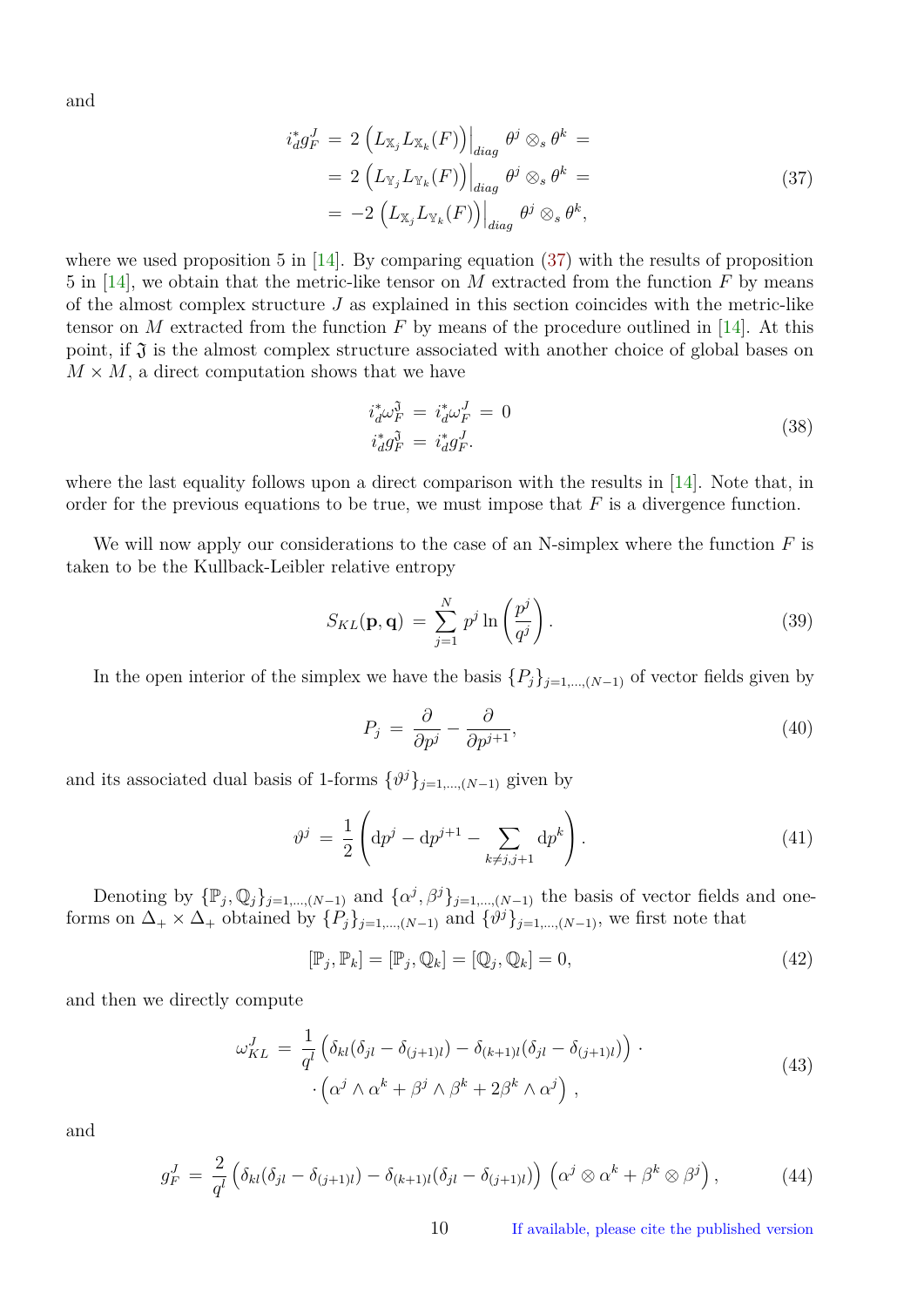<span id="page-10-1"></span>so that on  $\Delta_+$  we obtain

$$
i_d^* \omega_{KL}^J = 0,\t\t(45)
$$

and

$$
i_d^* g_{KL}^J = 2 \left( \frac{\delta_{jk} - \delta_{(j+1)k}}{p^k} + \frac{\delta_{(j+1)(k+1)} - \delta_{j(k+1)}}{p^{k+1}} \right) \vartheta^j \otimes_s \vartheta^k.
$$
 (46)

Concerning  $i_d^* g_{KL}^J$ , we immediately see that

$$
i_d^* g_{KL}^J(P_j, P_j) = 2\left(\frac{1}{p^j} + \frac{1}{p^{j+1}}\right),\tag{47}
$$

while, if  $k + 1 < j$  or  $j + 1 < k$  we have

$$
i_d^* g_{KL}^J(P_j, P_k) = 0,\t\t(48)
$$

and, if  $k + 1 = j$  we have

$$
i_d^* g_{KL}^J(P_j, P_k) = -\frac{2}{p^j},\tag{49}
$$

and, if  $j + 1 = k$  we have

$$
i_d^* g_{KL}^J(P_j, P_k) = -\frac{2}{p^{j+1}}.\tag{50}
$$

Then, a direct comparison using the explicit form of the  $P_j$ 's and the explicit form of the Fisher-Rao metric tensor  $g_{FR}$  given in equation [\(1\)](#page-1-1) shows that

$$
i_d^* g_{KL}^J = 2 g_{FR} \,. \tag{51}
$$

### <span id="page-10-0"></span>**4 Information geometry of mixed states**

In section [2,](#page-2-0) we reviewed how classical probability distributions may be immersed into the complex projective space by replacing a probability vector with a suitable notion of probability amplitude. Here, we want to develop a similar, but different, idea in the context of mixed quantum states. Pictorially speaking, we want to quantize classical probability distributions in order to obtain quantum states.

**Remark 1.** *It is possible to pass from the concept of pure quantum "states" to the concept of quantum "amplitudes". In other words, a sort of operator-valued square root of a pure state can be introduced, if one considers the set of rank-one operators. Indeed, let*  $|\psi\rangle$  *and*  $|\phi\rangle$  *be normalized vectors in a Hilbert space* H, such that  $\langle \psi | \phi \rangle \neq 0$  and  $\rho_{\psi} = | \psi \rangle \langle \psi |$  and  $\rho_{\phi} = | \phi \rangle \langle \phi |$ *be the corresponding pure states in*  $\mathbb{P}(\mathcal{H})$ *. Let*  $\rho_{\psi\phi} = |\psi\rangle\langle\phi|$  *be a rank one operator. Then, the following relations hold true:*

$$
\rho_{\psi\phi}\rho_{\psi\phi}^* = \rho_{\psi}
$$
  
\n
$$
\rho_{\psi\phi}^*\rho_{\psi\phi} = \rho_{\phi},
$$
\n(52)

*which amounts to say that the rank one operator*  $\rho_{\psi\phi}$  *is a square root for the two states*  $\rho_{\psi}$  *and ρφ. It is worth noticing that this rank-one operator defines a transition amplitude because of the non-othogonality condition. These rules coincide with the algebraic structure underlying Schwinger's approach to quantum mechanics[\[34\]](#page-18-1), an approach which is based on the concept of*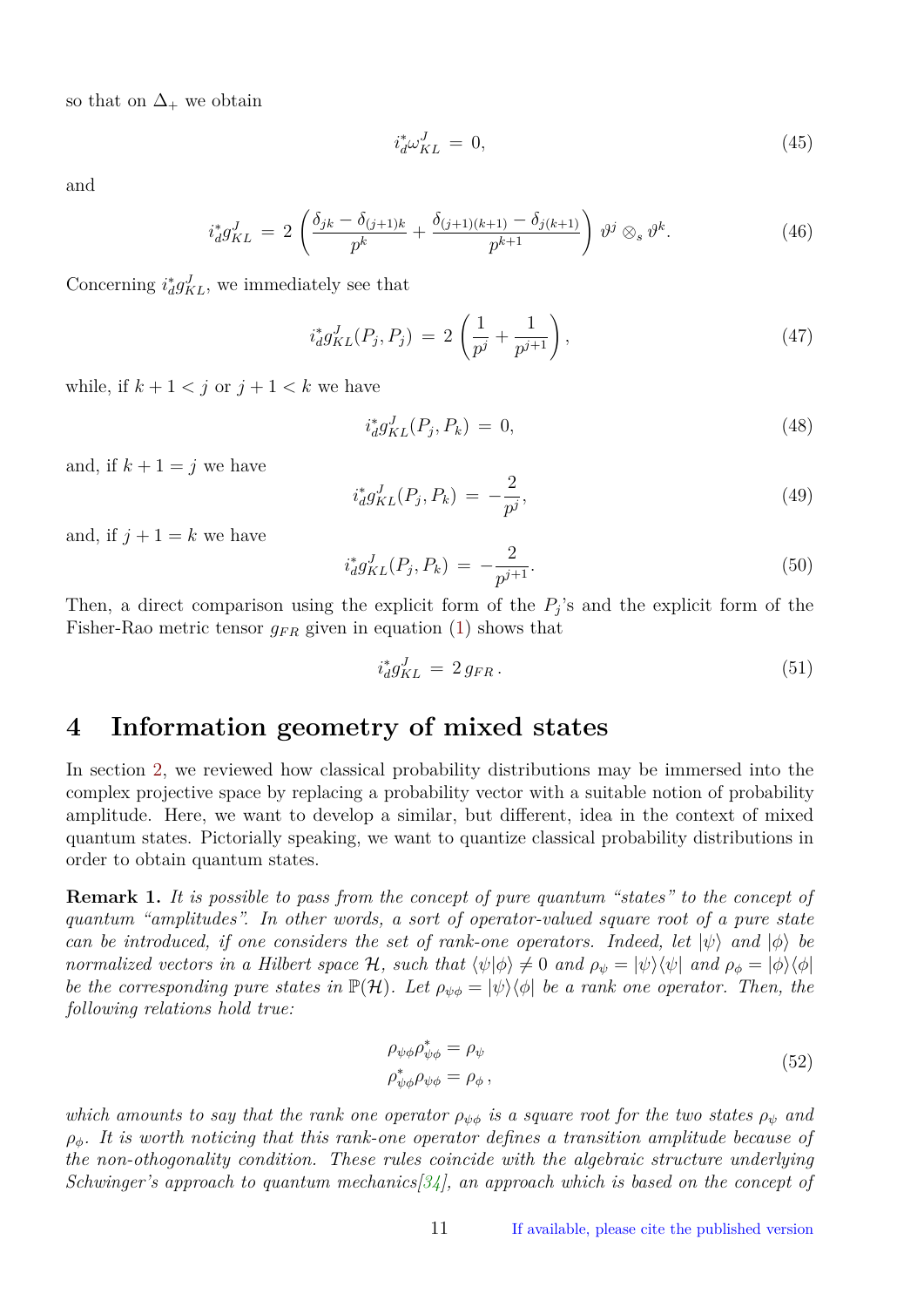<span id="page-11-1"></span>*selective measurements. It is possible to prove[\[15\]](#page-16-9) that these basic elements satisfy the defining properties of a groupoid, each selective measurement describing a transition between outcomes of an experiment performed on a quantum system (for instance the outcomes of a Stern-Gerlach experiment on a beam of atoms). In this framework the rank-one operator*  $\rho_{\psi\phi}$  *describes a selective measurement between the outcomes of two "non-compatible" experiments (for more details on this formulation see [\[15,](#page-16-9) [16,](#page-16-10) [17\]](#page-17-14)).*

*A similar procedure may be implemented also for mixed states, see Section 2.3 in [\[4\]](#page-16-11). However, here we shall limit ourselves to mixed quantum states and do not consider their "square root".*

In the quantum information theory of finite-level quantum systems, the role of probability distributions is played by the density operators on the Hilbert space  $\mathcal H$  of the system under investigation (see [\[3,](#page-16-12) [8,](#page-16-13) [10,](#page-16-14) [29,](#page-17-15) [35\]](#page-18-2)). By fixing a basis  $\{e_i\}$  in  $\mathcal{H}$ , we may realize every density operator  $\rho$  as a "density matrix" with respect to the chosen basis. Then, we may consider a natural immersion of a probability vector  $\mathbf{p} = (p_1, ..., p_N)$  into the space of density matrices given by

<span id="page-11-0"></span>
$$
\mathbf{p} \mapsto \rho_p = p^j E_j,\tag{53}
$$

where  $E_j = |e_j\rangle\langle e_j|$ . In this way, we realize a probability vector as a diagonal matrix with respect to the basis  $\{e_i\}$  in H. Here, since we shifted our attention from pure states to mixed states, the analogue of the phase factor used in section [2](#page-2-0) (i.e., and element of the unitary group  $U(1)$  is an element **U** of the special unitary group  $SU(\mathcal{H})$  of the Hilbert space of the system. Therefore, by acting with this "generalized phase factor", we obtain the density operator

$$
\rho(\mathbf{U}, \mathbf{p}) := \mathbf{U} \rho_p \mathbf{U}^{\dagger} \tag{54}
$$

which is a density operator such that its vector of eigenvalues is in one-to-one correspondence with **p** modulo an action of the permutation group. In this way, we have just obtained a covering of the space of states (density operators)  $\mathscr S$  of  $\mathcal H$  in terms of the space

$$
\tilde{\mathcal{M}} = \mathcal{SU}(\mathcal{H}) \times \Delta,\tag{55}
$$

where  $\Delta$  denotes the simplex of *N*-probability vectors, by means of the map  $\tilde{\pi}$ :  $\tilde{\mathcal{M}} \longrightarrow \mathcal{S}$  given by

$$
\widetilde{\pi}(\mathbf{U}, \mathbf{p}) := \rho(\mathbf{U}, \mathbf{p}). \tag{56}
$$

By considering only probability vectors with  $p_j > 0$  for all  $j = 1, ..., N$ , we obtain a map  $\pi$  from the smooth manifold

$$
\mathcal{M} = \mathcal{SU}(\mathcal{H}) \times \Delta_+, \tag{57}
$$

where  $\Delta_+$  denotes the open interior of the simplex of *N*-probability vectors, to the smooth manifold  $\mathscr{S}_+$  of faithful states (invertible density operators) on H given by the restriction of  $\tilde{\pi}$  to M. According to [\[14\]](#page-16-7), the map  $\pi$  is differentiable and it is a submersion at each point  $(\mathbf{U}, \mathbf{p}) \in \mathcal{M}$  for which the vector **p** is such that  $p_j \neq p_k$  for  $j \neq k$ .

The possibility of working on  $M$  turns out to be particularly useful when we need to perform explicit computations regarding geometrical structures on  $\mathscr{S}_+$ . For instance, M is a parallelizable manifold, and thus, the theory developed in section [3](#page-5-0) applies. Therefore, if  $S: \mathscr{S}_+ \times \mathscr{S}_+ \longrightarrow \mathbb{R}$  is a relative quantum entropy, e.g., the von Neumann-Umegaki relative entropy, we may consider its pullback  $S_{\pi}$  to  $\mathcal{M} \times \mathcal{M}$ , and compute the geometrical tensors associated with it as explained in section [3.](#page-5-0) The symmetric tensor thus obtained will be the pullback on  $M \times M$  of the symmetric tensor on  $\mathscr{S}_+ \times \mathscr{S}_+$  that we may obtain by applying one of the general procedures described in [\[14,](#page-16-7) [22,](#page-17-12) [24\]](#page-17-16). Furthermore, the differential calculus available on  $\mathcal{M} \times \mathcal{M}$  is considerably simple once we note that  $\mathcal{M}$  is just the Cartesian product of a Lie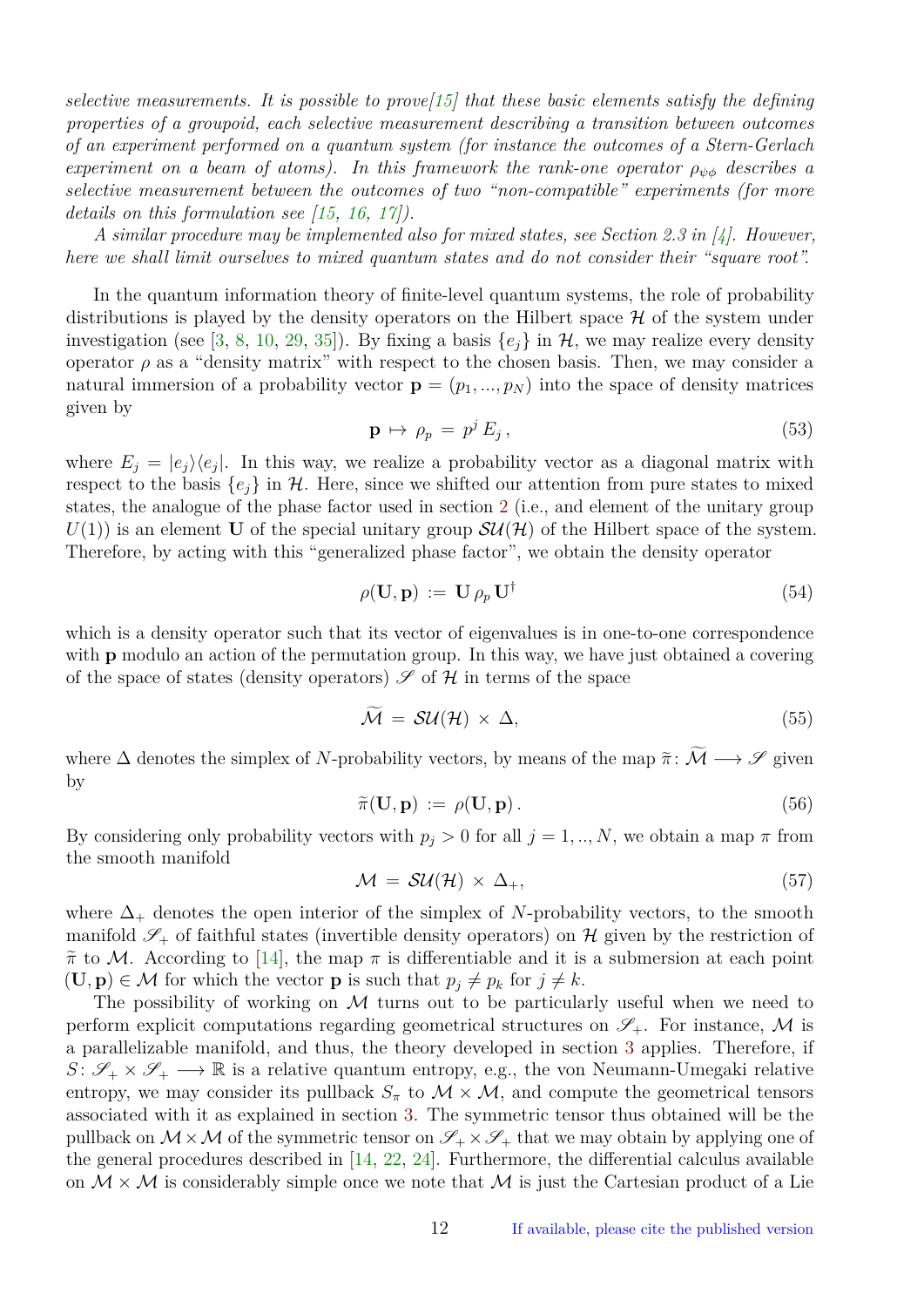<span id="page-12-1"></span>group with an open set of an affine space, and this makes some computations particularly explicit and clear. Then, since the probability distributions are embedded in  $\mathcal M$  in a manifest way, we get an easier comparison between geometrical structures on quantum states and geometrical structures on classical probabilities in the spirit of section [2](#page-2-0) and of the work [\[21\]](#page-17-10).

To better illustrate this point, we will now explicitely work out the details of the computation of the metric tensor on  $\mathcal M$  for the case of the von Neumann-Umegaki relative entropy defined by

$$
S(\rho, \sigma) := \text{Tr} \left( \rho (\ln(\rho) - \ln(\sigma)) \right). \tag{58}
$$

Note that, however, a similar procedure may be also considered for the family of Tsallis entropies (see [\[25\]](#page-17-11)), and for the family of  $(\alpha - z)$ -Renyi relative entropies [\[14\]](#page-16-7).

For the sake of simplicity, we omit the explicit expression of the pre-symplectic form and the symmetric  $(0, 2)$  tensor on  $\mathcal{M} \times \mathcal{M}$ . Indeed, the explicit expressions of these objects turn out to be particularly long, and the computations that we are about to perform in order to compute the metric tensor on M already give enough details to obtain the tensors on  $\mathcal{M} \times \mathcal{M}$  by means of equations [\(29\)](#page-7-1) and [\(31\)](#page-8-0).

First of all, we need to introduce a global basis of vector fields on  $\mathcal M$  and its dually-related basis of 1-forms. At this purpose, we will exploit the product structure of  $\mathcal{M} = \mathcal{SU}(\mathcal{H}) \times \Delta_+$ to select the basis  $\{X_j; P_k\}$  of vector fields where the  $X_j$ 's are left-invariant vector fields "on"  $\mathcal{SU}(\mathcal{H})$ , and the  $P_k$ 's are the vector fields on  $\Delta_+$  introduced in the last part of section [3.](#page-5-0) Then, the dual basis will be written as  $\{\theta^j; \vartheta^k\}$ , while the basis of vector fields on  $\mathcal{M} \times \mathcal{M}$  is written as  $\{\mathbb{X}_j, \mathbb{Y}_j; \mathbb{P}_k, \mathbb{Q}_k\}$ , and its dual basis of 1-forms as  $\{\alpha^j, \beta^j; \zeta^k, \eta^k\}$ .

Setting  $\rho_0 \equiv \rho_p$  for  $\mathbf{p} \in \Delta_+$  (see equation [\(53\)](#page-11-0)), the pullback of *S* to *M* can be written as

$$
S_{\pi}(\mathbf{U}, \rho_0; \mathbf{V}, \sigma_0) = \text{Tr}(\rho_0 \ln(\rho_0)) - \text{Tr}(\mathbf{U} \rho_0 \mathbf{U}^{\dagger} \mathbf{V} \ln(\sigma_0) \mathbf{V}^{\dagger}), \qquad (59)
$$

where we exploited the fact that  $ln(UAU^{\dagger}) = Uln(A)U^{\dagger}$  for every invertible self-adjoint operator *A* because ln is an analytic function.

According to equation [\(37\)](#page-9-0), we need to compute the quantities

$$
\left( L_{\mathbb{X}_k} L_{\mathbb{Y}_j}(S_{\pi}) \right) \Big|_{diag}, \quad \left( L_{\mathbb{X}_k} L_{\mathbb{Q}_j}(S_{\pi}) \right) \Big|_{diag}, \quad \left( L_{\mathbb{P}_k} L_{\mathbb{Q}_j}(S_{\pi}) \right) \Big|_{diag} \tag{60}
$$

in order to obtain the tensor  $i_d^* g_S^J$ .

In order to compute them, we first observe that the following matrix equality holds by direct computations

$$
d\rho = d\left(\mathbf{U}\,\rho_0\,\mathbf{U}^\dagger\right) = \mathbf{U}\,\left(\left[\mathbf{U}^\dagger\,\mathrm{d}\mathbf{U},\rho_0\right] + d\rho_0\right)\,\mathbf{U}^\dagger,\tag{61}
$$

where  $U^{\dagger}$  dU is the left-invariant, Maurer-Cartan form on  $SU(H)$ . Note that, If we fix an orthonormal basis  $\{\tau_j\}$  of matrices in the Lie algebra of  $\mathcal{SU}(\mathcal{H})$  (w.r.t the Cartan-Killing form), the Maurer-Cartan form can be written as

$$
\mathbf{U}^{\dagger} \, \mathrm{d} \mathbf{U} \, = \, \theta^j \, \tau_j. \tag{62}
$$

Furthermore, setting  $E_j = |e_j\rangle\langle e_j|$  where  $\{e_j\}$  is the orthonormal basis in H in terms of which the unfolding map  $\pi$  is written, we have

$$
d\rho_0 = dp^j E_j, \qquad (63)
$$

so that<sup>[2](#page-12-0)</sup>

$$
d\rho_0(P_k) = E_j - E_{j+1}, \qquad (64)
$$

<span id="page-12-0"></span><sup>&</sup>lt;sup>2</sup>Recall that, for the basis on the *N*-simplex, the indexes run from 1 to  $N-1$ .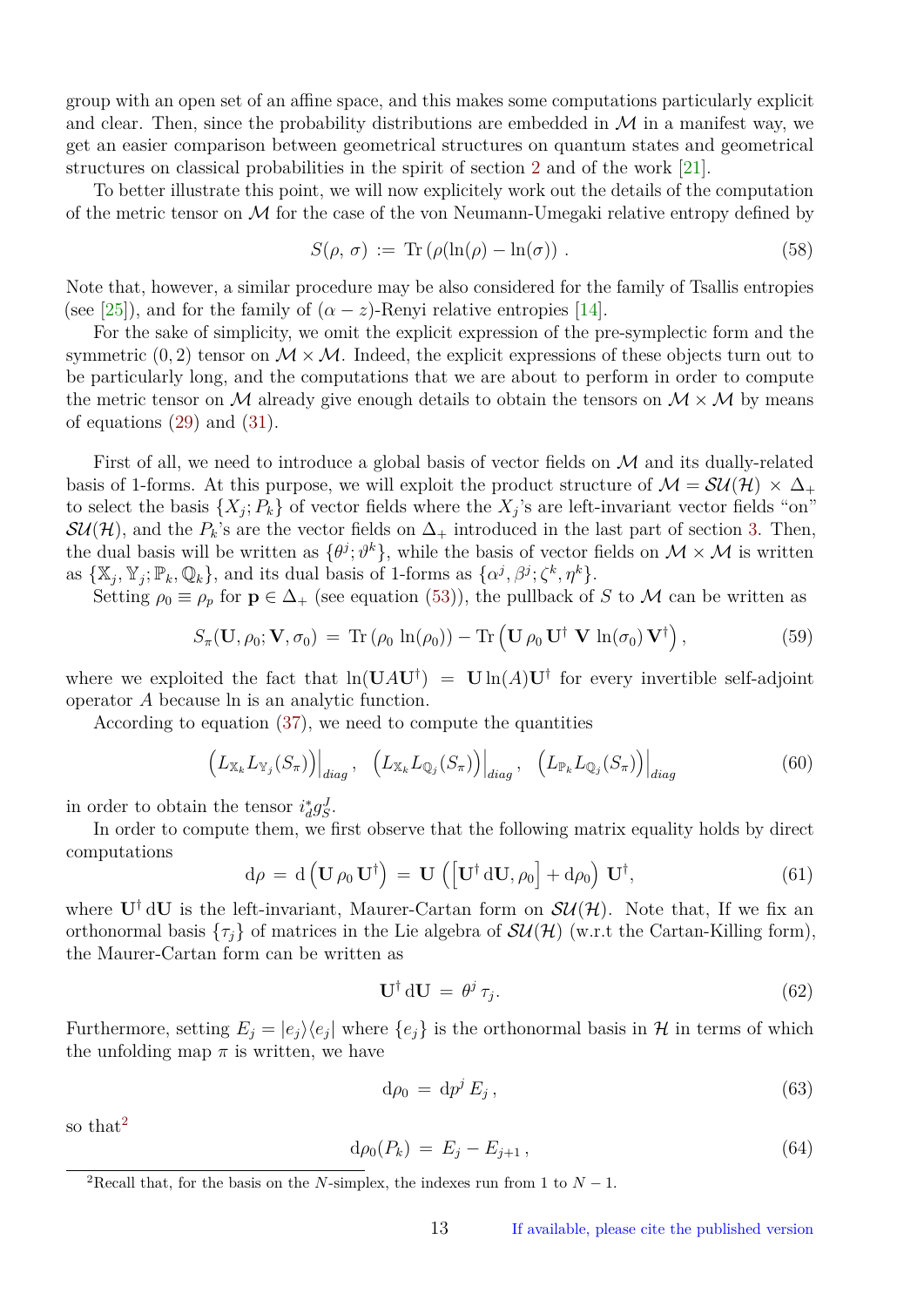In the following, we will select a basis  $\{\tau_k\}_{1,\dots,(N^2-1)}$  in the Lie algebra of  $SU(H)$  in such a way that the  $iE_j$ 's are part of this algebra, and thus form a Cartan subalgebra.

A direct computation shows that

$$
L_{\mathbb{X}_k} L_{\mathbb{Y}_j}(S_{\pi}) = -L_{\mathbb{X}_k} \left( \text{Tr} \left( \mathbf{U} \rho_0 \mathbf{U}^{\dagger} \mathbf{V} \left[ (\mathbf{V}^{\dagger} \mathbf{d} \mathbf{V})(\mathbb{Y}_j), \ln(\sigma_0) \right] \mathbf{V}^{\dagger} \right) \right) =
$$
  
\n
$$
= -L_{\mathbb{X}_k} \left( \text{Tr} \left( \mathbf{U} \rho_0 \mathbf{U}^{\dagger} \mathbf{V} \left[ \tau_j, \ln(\sigma_0) \right] \mathbf{V}^{\dagger} \right) \right) =
$$
  
\n
$$
= -\text{Tr} \left( \mathbf{U} \left[ (\mathbf{U}^{\dagger} \mathbf{d} \mathbf{U})(\mathbb{X}_k), \rho_0 \right] \mathbf{U}^{\dagger} \mathbf{V} \left[ \tau_j, \ln(\sigma_0) \right] \mathbf{V}^{\dagger} \right) =
$$
  
\n
$$
= -\text{Tr} \left( \mathbf{U} \left[ \tau_k, \rho_0 \right] \mathbf{U}^{\dagger} \mathbf{V} \left[ \tau_j, \ln(\sigma_0) \right] \mathbf{V}^{\dagger} \right),
$$
  
\n(65)

so that it is

$$
\left( L_{\mathbb{X}_k} L_{\mathbb{Y}_j}(S_\pi) \right) \Big|_{diag} = \text{Tr} \left( [\rho_0, \tau_k] \left[ \tau_j, \ln(\rho_0) \right] \right). \tag{66}
$$

Similarly, we have

$$
L_{\mathbb{X}_k} L_{\mathbb{Q}_j}(S_{\pi}) = -L_{\mathbb{X}_k} \left( \text{Tr} \left( \mathbf{U} \rho_0 \mathbf{U}^{\dagger} \mathbf{V} \left( \mathrm{d}(\ln(\sigma_0)) \right) (\mathbb{Q}_j) \mathbf{V}^{\dagger} \right) \right) =
$$
  
\n
$$
= -\text{Tr} \left( \mathbf{U} \left[ \tau_k, \rho_0 \right] \mathbf{U}^{\dagger} \mathbf{V} \left( \mathrm{d}(\ln(\sigma_0)) \right) (\mathbb{Q}_j) \mathbf{V}^{\dagger} \right) =
$$
  
\n
$$
= -\text{Tr} \left( \mathbf{U} \left[ \tau_k, \rho_0 \right] \mathbf{U}^{\dagger} \mathbf{V} \sigma_0^{-1} \left( E_j - E_{j+1} \right) \mathbf{V}^{\dagger} \right),
$$
  
\n(67)

so that it is

$$
\left( L_{\mathbb{X}_k} L_{\mathbb{Q}_j}(S_{\pi}) \right) \Big|_{diag} = \text{Tr} \left( [\rho_0, \tau_k] \; \rho_0^{-1} \; (E_j - E_{j+1}) \right) = 0, \tag{68}
$$

and we have

$$
L_{\mathbb{P}_k} L_{\mathbb{Q}_j}(S_{\pi}) = -L_{\mathbb{Q}_k} \left( \text{Tr} \left( \mathbf{U} \rho_0 \mathbf{U}^{\dagger} \mathbf{V} \left( \mathrm{d}(\ln(\sigma_0)) \right) (\mathbb{Q}_j) \mathbf{V}^{\dagger} \right) \right) =
$$
  
\n
$$
= -L_{\mathbb{Q}_k} \left( \text{Tr} \left( \mathbf{U} \rho_0 \mathbf{U}^{\dagger} \mathbf{V} \sigma_0^{-1} \left( E_j - E_{j+1} \right) \mathbf{V}^{\dagger} \right) \right) =
$$
  
\n
$$
= -\text{Tr} \left( \mathbf{U} \left( E_k - E_{k+1} \right) \mathbf{U}^{\dagger} \mathbf{V} \sigma_0^{-1} \left( E_j - E_{j+1} \right) \mathbf{V}^{\dagger} \right),
$$
  
\n(69)

so that it is

$$
\left( L_{\mathbb{P}_k} L_{\mathbb{Q}_j}(S_{\pi}) \right) \Big|_{diag} = -\text{Tr} \left( \rho_0^{-1} \left( E_k - E_{k+1} \right) \left( E_j - E_{j+1} \right) \right) . \tag{70}
$$

Collecting the results, from equation [\(37\)](#page-9-0) we get

$$
i_d^* g_S^J = 2 \operatorname{Tr} \left( \rho_0^{-1} \left( E_k - E_{k+1} \right) \left( E_j - E_{j+1} \right) \right) \vartheta^j \otimes_s \vartheta^k +
$$
  
+2 \operatorname{Tr} \left( \left[ \tau\_k, \rho\_0 \right] \left[ \tau\_j, \ln(\rho\_0) \right] \right) \theta^j \otimes\_s \theta^k. \tag{71}

If we write

$$
\rho_0 = \sum_{j=1}^{N} p^j E_j,
$$
\n(72)

a direct comparison with the expression of the Fisher-Rao metric tensor *gF R* given at the end of section [3](#page-5-0) shows that

$$
g_{FR} = \text{Tr}\left(\rho_0^{-1} \left(E_k - E_{k+1}\right) \left(E_j - E_{j+1}\right)\right) \vartheta^j \otimes_s \vartheta^k, \qquad (73)
$$

which means that the metric-like tensor on  $M$  reduces to (a multiple of) the Fisher-Rao metric tensor whenever we restrict to the "classical part of the system", i.e., to pairwise commuting matrices.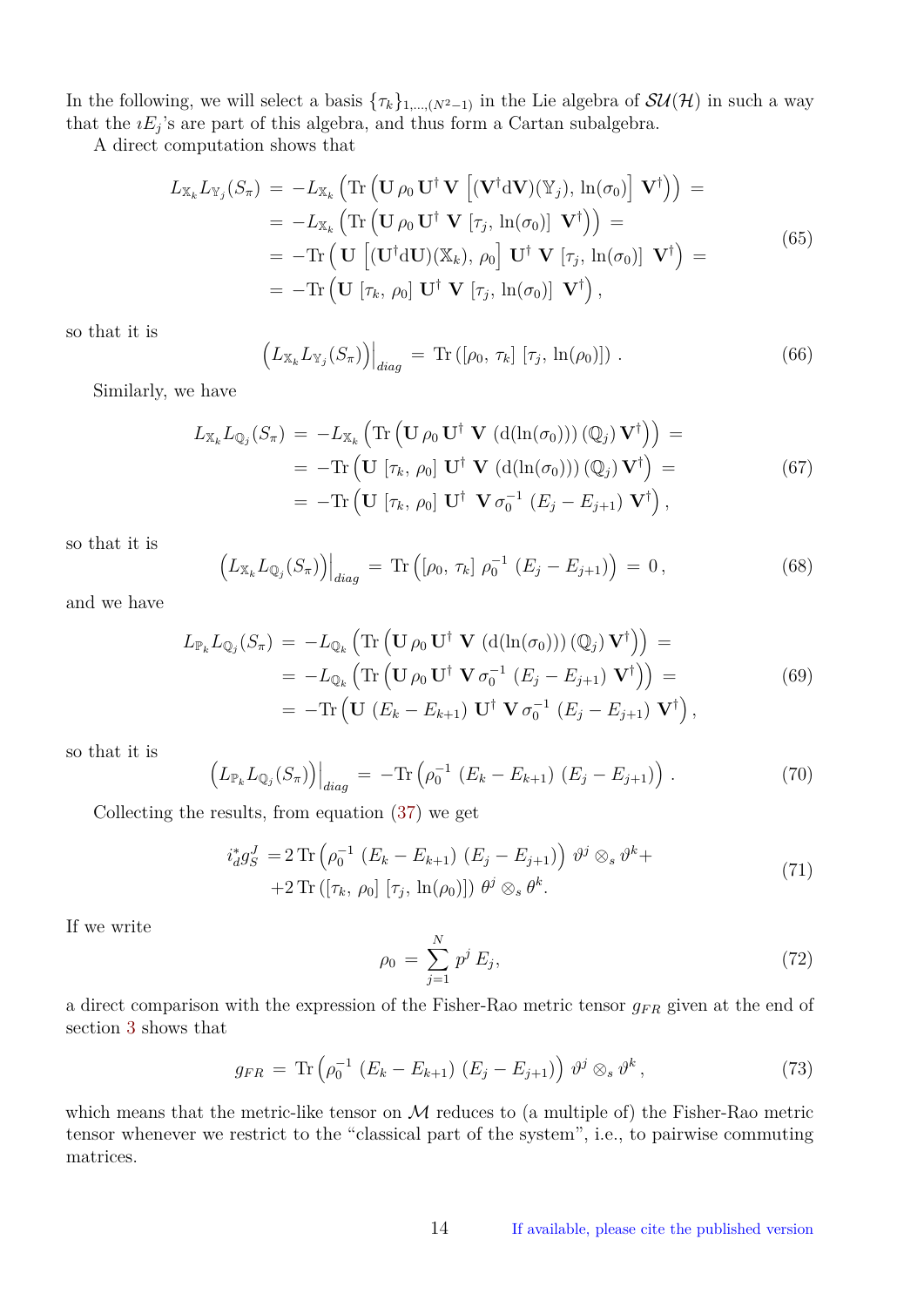Now, we will show that there exists a basis in the Lie algebra of  $SU(\mathcal{H})$  for which the "quantum" part" of  $i_d^* g_S^J$  is diagonal. Indeed, setting  $\mathbf{E}_{jk} = |e_j\rangle\langle e_k|$ , we obtain a basis  $\{\mathbf{E}_{jk}\}_{j,k=1,\dots,N}$  of  $\mathcal{B}(\mathcal{H})$ . Therefore, we can write

$$
\rho_0 = \sum_r p^r \mathbf{E}_{rr} = \sum_r p^r E_r,
$$
  
\n
$$
\tau_j = \sum_{r,s} T_j^{rs} \mathbf{E}_{rs} \text{ with } T_j^{rs} = -\overline{T_j^{sr}},
$$
\n(74)

so that

$$
[\rho_0, \tau_k] = \sum_{r,s} (p^s - p^r) T_k^{rs} \mathbf{E}_{rs}
$$

$$
[\tau_j, \ln(\rho_0)] = \sum_{a,b} \ln\left(\frac{p^a}{p^b}\right) T_j^{ab} \mathbf{E}_{ab},
$$
(75)

<span id="page-14-0"></span>and thus

$$
\operatorname{Tr}\left(\left[\tau_{k},\,\rho_{0}\right]\left[\tau_{j},\,\ln(\rho_{0})\right]\right) = \sum_{r,s} \ln\left(\frac{p^{s}}{p^{r}}\right) \left(p^{r}-p^{s}\right) T_{k}^{rs} T_{j}^{sr} =
$$
\n
$$
= \sum_{r,s} \ln\left(\frac{p^{s}}{p^{r}}\right) \left(p^{r}-p^{s}\right) \frac{1}{2} \left(T_{k}^{rs} T_{j}^{sr} + T_{k}^{sr} T_{j}^{rs}\right) =
$$
\n
$$
= \sum_{r,s} \ln\left(\frac{p^{s}}{p^{r}}\right) \left(p^{r}-p^{s}\right) \frac{1}{2} \left(T_{k}^{rs} T_{j}^{sr} + \overline{T_{k}^{rs}} \overline{T_{j}^{sr}}\right) =
$$
\n
$$
= \sum_{r,s} \ln\left(\frac{p^{s}}{p^{r}}\right) \left(p^{r}-p^{s}\right) \Re\left(T_{k}^{rs} T_{j}^{sr}\right).
$$
\n(76)

Now, we may chose a particular basis in the Lie algebra of  $SU(H)$  which is splitted in three parts, namely, the elements of the basis are of three kinds, first, there are elements of the type

$$
\lambda_{j\mu} = \frac{i}{\sqrt{2}} (|j\rangle\langle\mu| + |\mu\rangle\langle j|)
$$
 (77)

where we always relabel the indexes in such a way that Greek ones are greater than the Latin ones, then, there are elements of the type

$$
\sigma_{j\mu} = -\frac{1}{\sqrt{2}} (|j\rangle\langle\mu| - |\mu\rangle\langle j|)
$$
\n(78)

where we always relabel the indexes in such a way that Greek ones are greater than the Latin ones, and finally, there are elements of the type

$$
\mathbf{e}_j = \alpha_j \left( j|j+1\rangle\langle j+1| - \sum_{r=1}^j |r\rangle\langle r| \right) \tag{79}
$$

with  $\alpha_j = \frac{1}{\sqrt{1/\epsilon}}$  $\frac{1}{j(j+1)}$ . Note that this basis is orthonormal with respect to the Cartan-Killing form on  $\mathcal{SU}(\mathcal{H})$ . At this point, we write

$$
\lambda_{j\mu} = \sum_{\alpha,\beta} M_{j\mu}^{\alpha\beta} \mathbf{E}_{\alpha\beta} , \quad \sigma_{j\mu} = \sum_{\alpha,\beta} N_{j\mu}^{\alpha\beta} \mathbf{E}_{\alpha\beta} , \quad \mathbf{e}_{\mu} = \sum_{\alpha,\beta} O_{\mu}^{\alpha\beta} \mathbf{E}_{\alpha\beta} ,
$$
 (80)

from which it immediately follows that the quantity in equation [\(76\)](#page-14-0) is different from zero if and only if  $\tau_j = \tau_k = \lambda_{l\mu}$  for some couple  $(l, \mu)$ , or  $\tau_j = \tau_k = \sigma_{l\mu}$  for some couple  $(l, \mu)$ . From this, we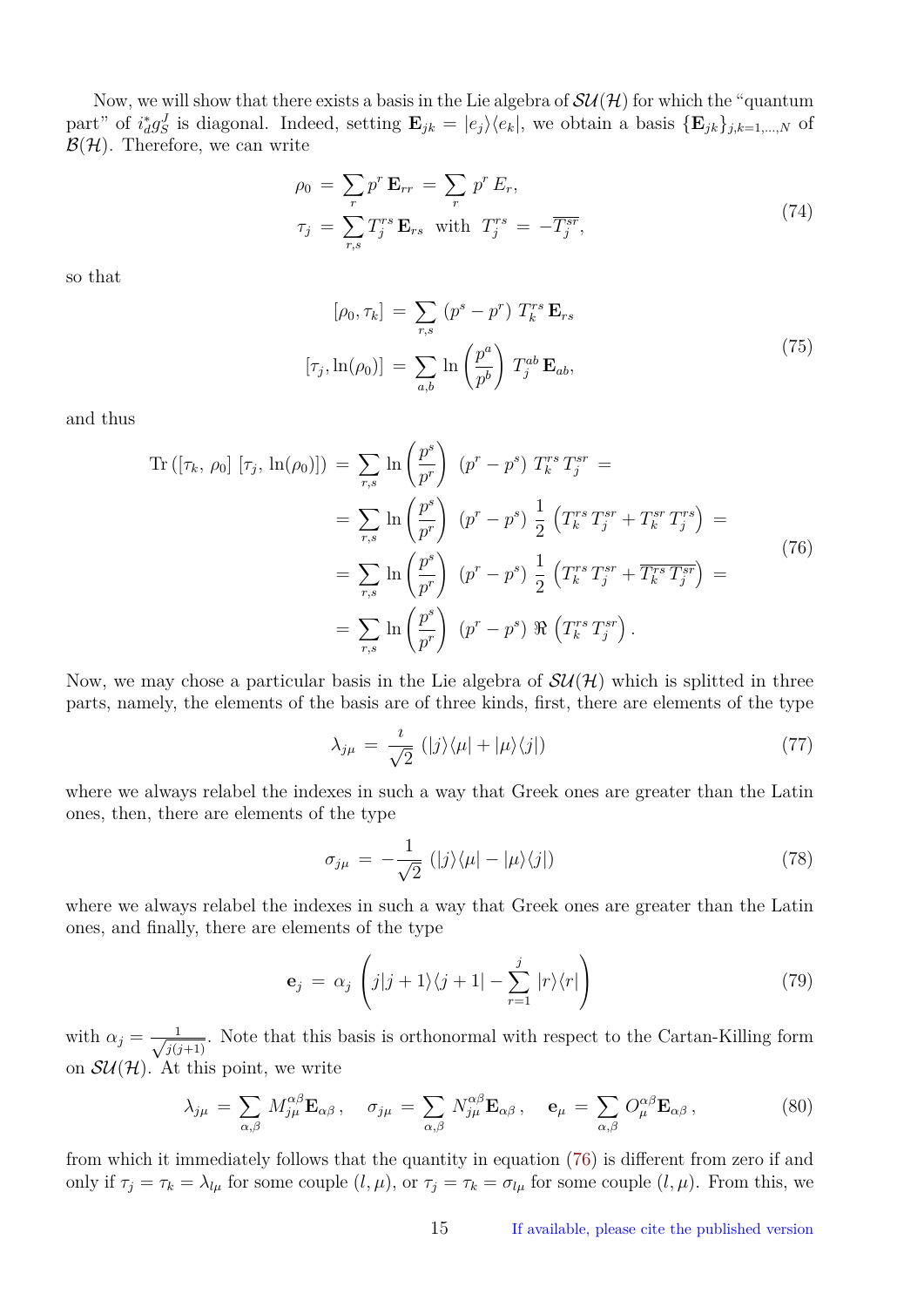<span id="page-15-2"></span>conclude that, with respect to the basis of left-invariant vector fields and 1-forms associated with the basis  $\{\lambda_{j\mu}, \sigma_{j\mu}, \mathbf{e}_j\}$  in the Lie algebra of  $SU(\mathcal{H})$ , the "quantum part" of  $i_d^* g_S^J$  is diagonal.

Quite interestingly, this is also what happens when we consider the family of *α*-z-Renyi-Relative-Entropies introduced in [\[5\]](#page-16-15). Indeed, as it is shown in [\[14\]](#page-16-7), the metric tensor is again diagonal with respect to the basis of left-invariant vector fields and 1-forms associated with the basis  $\{\lambda_{j\mu}, \sigma_{j\mu}, \mathbf{e}_j\}$  in the Lie algebra of  $SU(\mathcal{H})$ . Furthermore, in the same paper it is shown also that the metric tensor derived from Von Neumann-Umegaki relative entropy is monotone with respect to quantum stochastic maps (completely positive and trace preserving maps on the *C*<sup>∗</sup>-algebra associated to the quantum system). According to Petz theorem, monotone metric tensor can be decomposed into the sum of two terms, a classical part which is the Fisher-Rao metric tensor, and a quantum term which is coupled to the classical one via a monotone function *f* (a relation between this monotone function and the tomographic procedure to reconstruct a quantum state from the knowledge of different associated probability densities, has been proposed in [\[24,](#page-17-16) [25\]](#page-17-11)). As already pointed out, Eq. [\(37\)](#page-9-0) shows that the metric tensor on *M* obtained from a divergence function via a complex structure *J* is proportional to the one obtained according to the procedure outlined in [\[14\]](#page-16-7). Therefore, also the metric tensor that we got in this section satisfies the monotonicity property with respect to quantum stochastic maps.

## <span id="page-15-0"></span>**5 Concluding remarks**

Inspired by the geometry of pure quantum states, in this work, we presented the construction of a quasi-complex structure *J* on the Cartesian product  $M \times M$  of a parallelizable statistical manifold *M*. By exploiting the geometrical properties of *J*, we defined a coordinate-free, algorithmic procedure to extract a symmetric, covariant  $(0,2)$  tensor  $g_F$  and a presymplectic structure  $\omega_F$  on  $M \times M$  starting from a divergence function F on  $M \times M$ . In particular, in section [3,](#page-5-0) we computed  $\omega_F$  and  $g_F$  when M is the open interior  $\Delta_+$  of the *n*-simplex  $\Delta$ , and F is the Kullback-Leibler divergence, and we proved that the pullback to  $\Delta_+$  of the symmetric tensor field  $g_F$  is a constant multiple of the Fisher-Rao metric tensor. Then, in section [4,](#page-10-0) we considered the case in which  $M$  is a covering of the manifold of faithful quantum states in finite-dimensions, that is,  $M = SU(H) \times \Delta_+$  where  $SU(H)$  is the special unitary group of the *n*-dimensional Hilbert space  $H$  of the quantum system at hand, and  $F$  is the von Neumann-Umegaki relative entropy. In this case, the metric tensor one obtains on  $M = \mathcal{SU}(\mathcal{H}) \times \Delta_+$  is splitted in two parts, one which "lives" on the classical part  $\Delta_+$  and is a constant multiple of the Fisher-Rao metric tensor, and one which "lives" on the quantum part  $SU(H)$  and is a constant multiple of the symmetric covariant tensor extracted from the von Neumann-Umegaki relative entropy as done, for instance, in [\[25,](#page-17-11) [14\]](#page-16-7).

#### <span id="page-15-1"></span>**6 Acknowledgements**

F.D.C. would like to thank partial support provided by the MINECO research project MTM2017- 84098-P and QUITEMAD++, S2018/TCS-A4342. G.M. acknowledges financial support from the Spanish Ministry of Economy and Competitiveness, through the Severo Ochoa Programme for Centres of Excellence in RD(SEV-2015/0554). G.M. would like to thank the support provided by the Santander/UC3M Excellence Chair Programme 2019/2020, and he is also a member of the Gruppo Nazionale di Fisica Matematica (INDAM),Italy.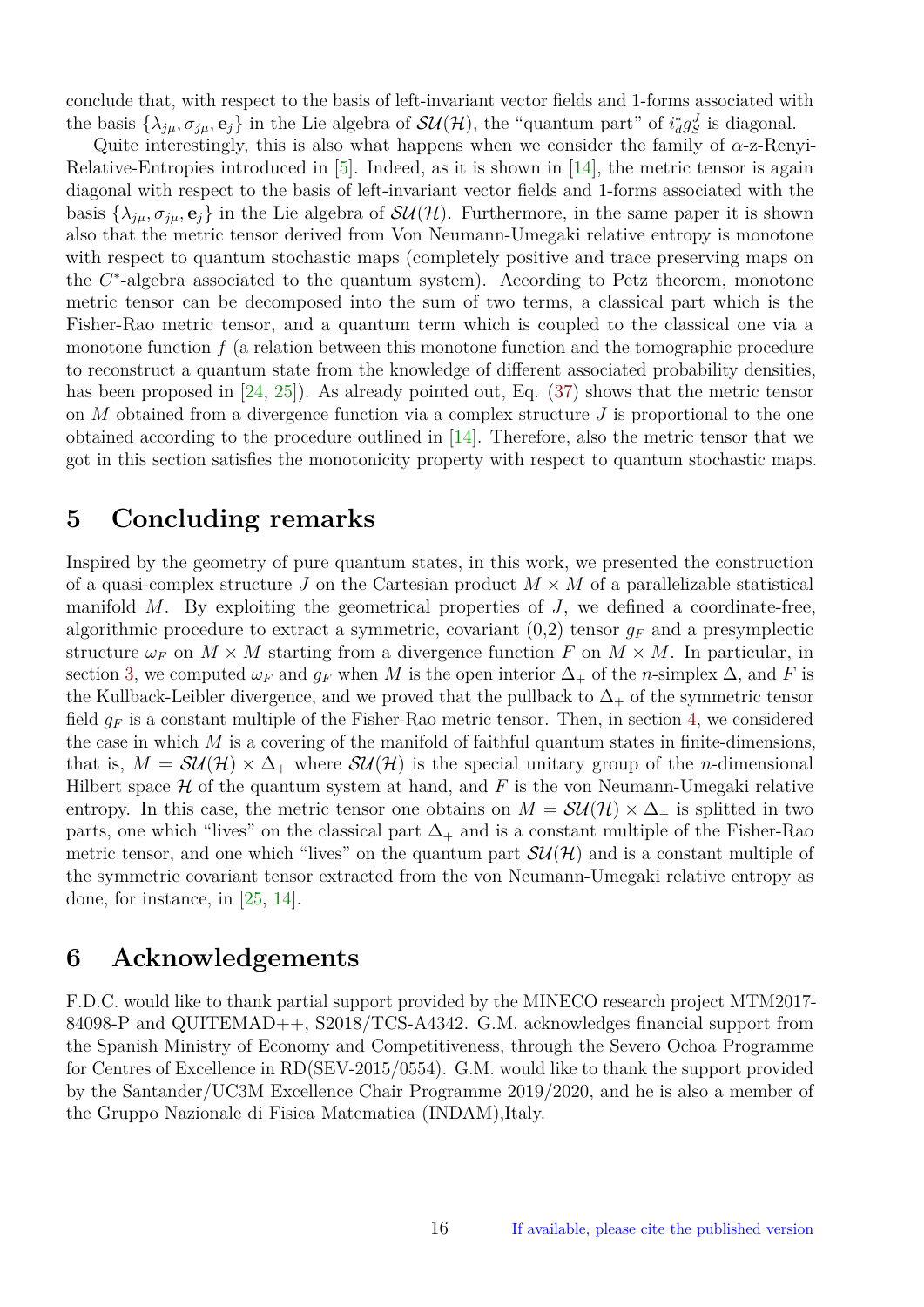# **References**

- <span id="page-16-1"></span>[1] S. I. Amari and H. Nagaoka. *Methods of Information Geometry*. American Mathematical Society, Providence, RI, 2000.  $\downarrow$  [2,](#page-1-2) [7](#page-6-0)
- <span id="page-16-4"></span>[2] A. Ashtekar and T. A. Schilling. Geometrical formulation of quantum mechanics. In A. Harvey, editor, *On Einstein's Path: Essays in Honor of Engelbert Schucking*, pages 23 – 65. Springer-Verlag, New York, 1999. ↓ [3](#page-2-2)
- <span id="page-16-12"></span>[3] J. Avron, O. Kenneth. An elementary introduction to the geometry of quantum states with pictures. *Reviews in Mathematical Physics*, Online Ready, DOI:10.1142/S0129055X20300010, 2019. ↓ [12](#page-11-1)
- <span id="page-16-11"></span>[4] M. Asorey, P. Facchi, G. Marmo. Topological Order, Mixed States and Open Systems. *Open Systems and Information Dynamics*, 26(3):1950012, 2019. ↓ [12](#page-11-1)
- <span id="page-16-15"></span>[5] K. M. R. Audenaert and N. Datta. *α*-z-relative Renyi entropies. *Journal of Mathematical Physics*, 56(2):022202–16, 2015. ↓ [16](#page-15-2)
- <span id="page-16-2"></span>[6] N. Ay, J. Jost, H. V. Le, and L. Schwachhöfer. *Information Geometry*. Springer International Publishing, Cham, 201[7](#page-6-0).  $\downarrow$  [2,](#page-1-2) 7
- <span id="page-16-8"></span>[7] O. E. Barndorff-Nielsen and P. E. Jupp. Statistics, yokes and symplectic geometry. *Annales de la Faculté des sciences de Toulouse : Mathématiques*, 6(3):389 – 427, 1997. ↓ [9](#page-8-1)
- <span id="page-16-13"></span>[8] O. E. Barndorff-Nielsen, R. D. Gill and P. E. Jupp. On quantum statistical inference. Journal of the Royal Statistical Society: Series B (Statistical Methodology), 65:775 – 804, 2003.  $\downarrow$  [12](#page-11-1)
- <span id="page-16-3"></span>[9] M. Bauer, M. Bruveris, and P. W. Michor. Uniqueness of the Fisher–Rao metric on the space of smooth densities. *Bulletin of the London Mathematical Society*, 48(3):499–506,  $2016. \downarrow 2$  $2016. \downarrow 2$
- <span id="page-16-14"></span>[10] I. Bengtsson and K. Życzkowski. *Geometry of Quantum States: An Introduction to Quantum Entanglement*. Cambridge University Press, New York, 2006. ↓ [12](#page-11-1)
- <span id="page-16-5"></span>[11] J. F. Cariñena, J. Clemente-Gallardo, and G. Marmo. Geometrization of quantum mechanics. *Theoretical and Mathematical Physics*, 152(1):894 – 903, 2007. ↓ [3](#page-2-2)
- <span id="page-16-6"></span>[12] J. F. Cariñena, A. Ibort, G. Marmo, and G. Morandi. *Geometry from dynamics, classical and quantum*. Springer, Dordrecht, 2015. ↓ [4](#page-3-0)
- <span id="page-16-0"></span>[13] N. N. Cencov. *Statistical Decision Rules and Optimal Inference*. American Mathematical Society, Providence, RI, 198[2](#page-1-2).  $\downarrow$  2
- <span id="page-16-7"></span>[14] F. M. Ciaglia, F. Di Cosmo, M. Laudato, G. Marmo, G. Mele, F. Ventriglia, and P. Vitale. A Pedagogical Intrinsic Approach to Relative Entropies as Potential Functions of Quantum Metrics: the q-z family. *Annals of Physics*, 395:238 – 274, 2018. ↓ [7,](#page-6-0) [8,](#page-7-2) [9,](#page-8-1) [10,](#page-9-1) [12,](#page-11-1) [13,](#page-12-1) [16](#page-15-2)
- <span id="page-16-9"></span>[15] F. M. Ciaglia, A. Ibort, and G. Marmo. Schwinger's picture of quantum mechanics I: Groupoids. *Int. J. Geom. Met. Mod. Phys.*, 16(8):1950119, 2019. ↓ [12](#page-11-1)
- <span id="page-16-10"></span>[16] F. M. Ciaglia, A. Ibort, and G. Marmo. Schwinger's picture of quantum mechanics II: Algebras and Observables. *Int. J. Geom. Met. Mod. Phys.*, 16(9):1950136, 2019. ↓ [12](#page-11-1)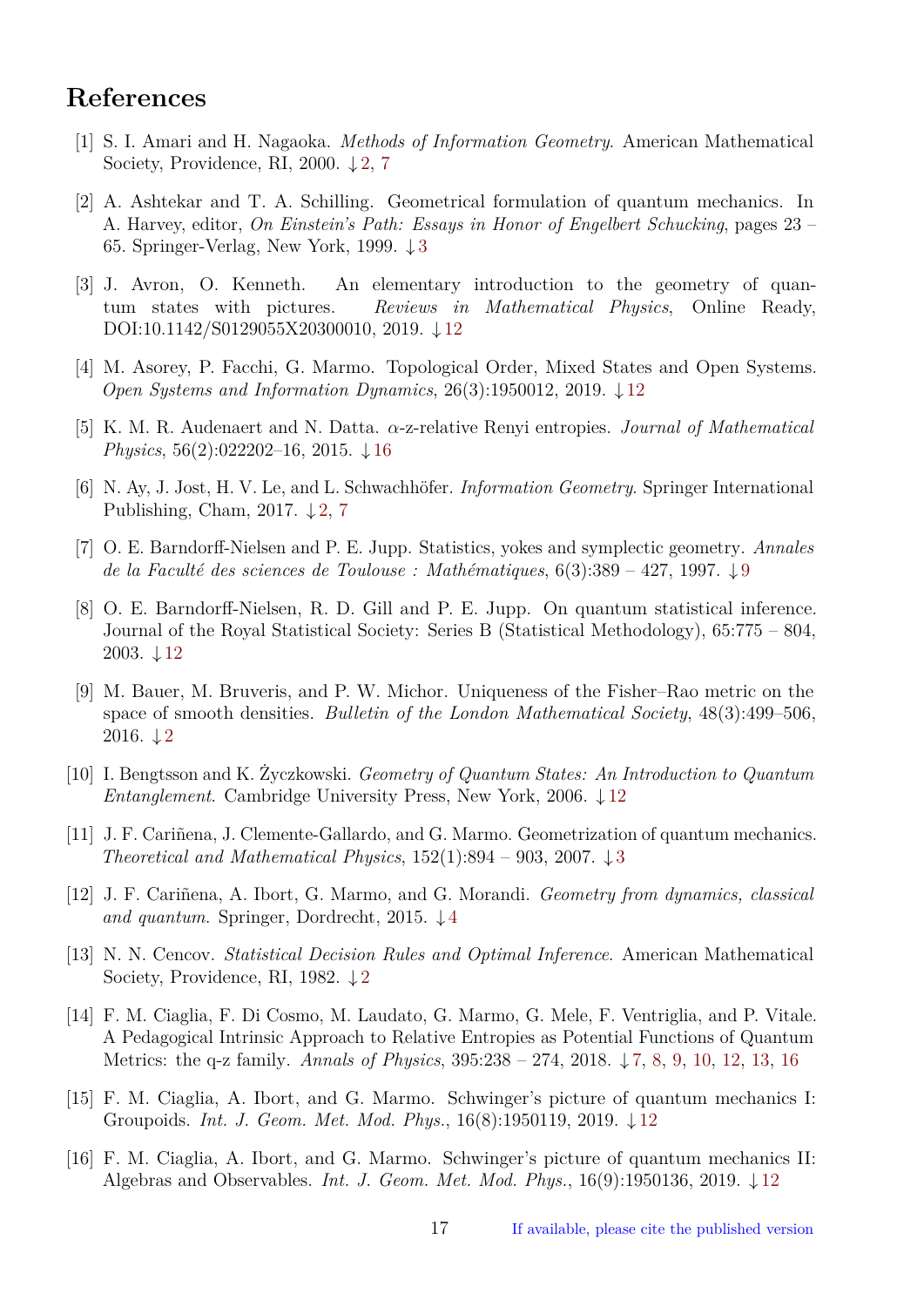- <span id="page-17-14"></span>[17] F. M. Ciaglia, A. Ibort, and G. Marmo. Schwinger's picture of quantum mechanics III: The statistical interpretation. *Int. J. Geom. Met. Mod. Phys.*, 16(11):1950165, 2019. ↓ [12](#page-11-1)
- <span id="page-17-4"></span>[18] P. A. M. Dirac. *The Principles of Quantum Mechanics*. Oxford University Press, London, 1958. ↓ [3](#page-2-2)
- <span id="page-17-9"></span>[19] E. Ercolessi, G. Marmo, and G. Morandi. From the equations of motion to the canonical commutation relations. *Rivista del Nuovo Cimento*, 33:401 – 590, 2010. ↓ [5](#page-4-3)
- <span id="page-17-5"></span>[20] G. Esposito, G. Marmo, G. Miele, and E. C. G. Sudarshan. *Advanced concepts in quantum mechanics*. Cambridge University Press, 2014. ↓ [3](#page-2-2)
- <span id="page-17-10"></span>[21] P. Facchi, R. Kulkarni, V. I. Man'ko, G. Marmo, E. C. G. Sudarshan, and F. Ventriglia. Classical and quantum Fisher information in the geometrical formulation of quantum mechanics. *Physics Letters A*, 374(48):4801 – 4803, 2010. ↓ [5,](#page-4-3) [6,](#page-5-3) [13](#page-12-1)
- <span id="page-17-12"></span>[22] K. Grabowska, J. Grabowski, M. Kuś, and G. Marmo. Lie groupoids in information geometry . *Journal of Physics A: Mathematical and Theoretical*, 52(50):505202, 2019. ↓ [7,](#page-6-0) [12](#page-11-1)
- <span id="page-17-3"></span>[23] T. W. B. Kibble. Geometrization of Quantum Mechanics. *Communications in Mathematical Physics*, 65(2):189 – 201, 1979. ↓ [3](#page-2-2)
- <span id="page-17-16"></span>[24] M. Laudato, G. Marmo, G. Mele, F. Ventriglia, and P. Vitale. Tomographic reconstruction of quantum metrics. *Journal of Physics A: Mathematical and Theoretical*, 51(5):055302, 2018. ↓ [12,](#page-11-1) [16](#page-15-2)
- <span id="page-17-11"></span>[25] V. I. Man'ko, G. Marmo, F. Ventriglia, and P. Vitale. Metric on the space of quantum states from relative entropy. Tomographic reconstruction. *Journal of Physics A: Mathematical and Theoretical*, 50(33): 335302–29, 2017. ↓ [7,](#page-6-0) [13,](#page-12-1) [16](#page-15-2)
- <span id="page-17-7"></span>[26] V. I. Man'ko, G. Marmo, E. C. G. Sudarshan, and F. Zaccaria. Inner composition law of pure-spin states. In R. C. Hilborn and G. M. Tino, editors, *Spin-Statistics Connection and Commutation Relations*, pages  $92 - 97$ . American Institute of Physics, New York, 2000.  $\downarrow$  [4](#page-3-0)
- <span id="page-17-8"></span>[27] G. Marmo and A. Zampini. Kähler geometry on complex projective spaces via reduction and unfolding. *Rendiconti di Matematica e delle sue Applicazioni*, 39:329 – 345, 2018. ↓ [5](#page-4-3)
- <span id="page-17-1"></span>[28] E. A. Morozowa and N. N. Cencov. Markov invariant geometry on state manifolds. *Journal of Soviet Mathematics*, 56(5):2648 – 2669, 1991. ↓ [2](#page-1-2)
- <span id="page-17-15"></span>[29] J. Naudts. Quantum Statistical Manifolds. *Entropy*, 20(6):472-17, 2018. Correction: Naudts, J. Quantum Statistical Manifolds. Entropy 2018, 20, 472. *Entropy*, 20(10):796-3, 2018 . ↓ [12](#page-11-1)
- <span id="page-17-13"></span>[30] T. Noda. Symplectic structures on statistical manifolds. *Journal of the Australian Mathematical Society*, 90(3):371 – 384, 2011. ↓ [9](#page-8-1)
- <span id="page-17-2"></span>[31] D. Petz. Monotone metrics on matrix spaces. *Linear Algebra and its Applications*, 244:81 – 96, 1996.  $\downarrow$  [2](#page-1-2)
- <span id="page-17-0"></span>[32] C. R. Rao. Information and accuracy attainable in the estimation of statistical parameters. *Bulletin of the Calcutta Mathematical Society*,  $37:81 - 91$ ,  $1945. \downarrow 2$  $1945. \downarrow 2$
- <span id="page-17-6"></span>[33] M. Reed and B. Simon. *Methods of Modern Mathematical Physics I: Functional Analysis*. Academic Press, London, 1980. ↓ [3](#page-2-2)